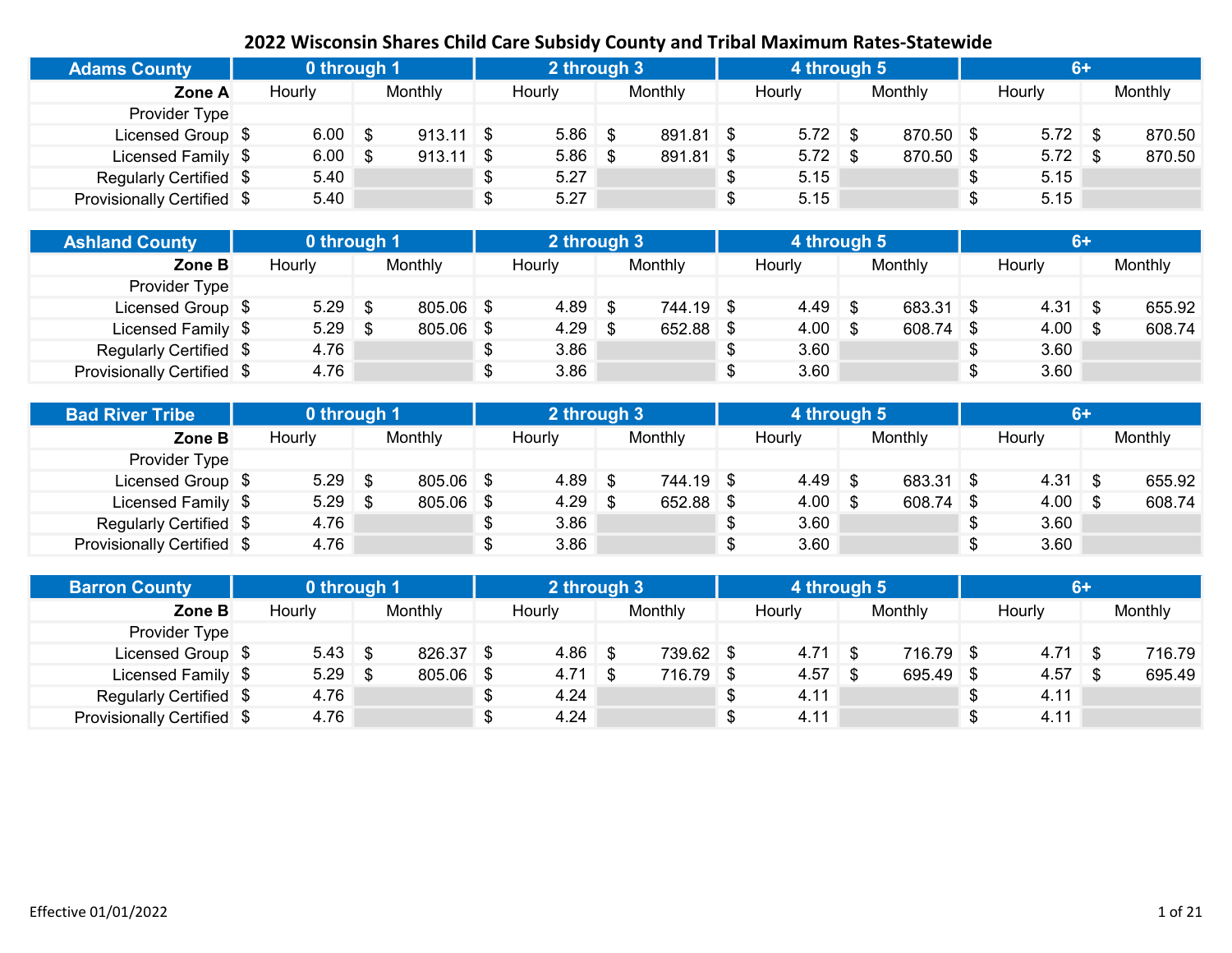| <b>Bayfield County</b>     | 0 through 1 |      |           | 2 through 3     |             | 4 through 5 |             | <b>G.</b>  |         |
|----------------------------|-------------|------|-----------|-----------------|-------------|-------------|-------------|------------|---------|
| Zone A                     | Hourly      |      | Monthly   | Hourly          | Monthly     | Hourly      | Monthly     | Hourly     | Monthly |
| Provider Type              |             |      |           |                 |             |             |             |            |         |
| Licensed Group \$          | 5.86        | -\$  | 891.81 \$ | $5.43 \quad$ \$ | 826.37 \$   | $5.00$ \$   | 760.93 \$   | $5.00$ \$  | 760.93  |
| Licensed Family \$         | 5.29        | - \$ | 805.06 \$ | $4.43 \quad$ \$ | $674.18$ \$ | 4.29        | $652.88$ \$ | $4.29$ \$  | 652.88  |
| Regularly Certified \$     | 4.76        |      |           | 3.99            |             | \$<br>3.86  |             | 3.86       |         |
| Provisionally Certified \$ | 4.76        |      |           | 3.99            |             | \$<br>3.86  |             | \$<br>3.86 |         |

| <b>Brown County</b>        | 0 through 1 |    |             | 2 through 3 |               | 4 through 5 |             |           |         |
|----------------------------|-------------|----|-------------|-------------|---------------|-------------|-------------|-----------|---------|
| Zone D                     | Hourly      |    | Monthly     | Hourly      | Monthly       | Hourly      | Monthly     | Hourly    | Monthly |
| Provider Type              |             |    |             |             |               |             |             |           |         |
| Licensed Group \$          | 8.20        | .Տ | 1,247.92 \$ | $6.86$ \$   | $1,043.99$ \$ | 6.14        | $934.42$ \$ | $6.14$ \$ | 934.42  |
| Licensed Family \$         | 5.29        |    | 805.06 \$   | $5.14$ \$   | 782.23 \$     | 4.86        | 739.62 \$   | $4.57$ \$ | 695.49  |
| Regularly Certified \$     | 4.76        |    |             | 4.63        |               | \$<br>4.37  |             | 4.11      |         |
| Provisionally Certified \$ | 4.76        |    |             | 4.63        |               | 4.37        |             | 4.11      |         |

| <b>Buffalo County</b>      | 0 through 1 |           | 2 through 3 |           | 4 through 5     |           | $6+$       |         |
|----------------------------|-------------|-----------|-------------|-----------|-----------------|-----------|------------|---------|
| Zone A                     | Hourly      | Monthly   | Hourly      | Monthly   | Hourly          | Monthly   | Hourly     | Monthly |
| Provider Type              |             |           |             |           |                 |           |            |         |
| Licensed Group \$          | 5.86        | 891.81 \$ | $5.43$ \$   | 826.37 \$ | $5.00$ \$       | 760.93 \$ | $5.00$ \$  | 760.93  |
| Licensed Family \$         | 5.29        | 805.06 \$ | $4.57$ \$   | 695.49 \$ | $3.71 \quad$ \$ | 564.61 \$ | $3.71 \&$  | 564.61  |
| Regularly Certified \$     | 4.76        |           | 4.11        |           | 3.34            |           | \$<br>3.34 |         |
| Provisionally Certified \$ | 4.76        |           | 4.11        |           | 3.34            |           | \$<br>3.34 |         |

| <b>Burnett County</b>      | 0 through 1 |           |   | 2 through 3        |           |    | 4 through 5 |             |            | 6+ |         |
|----------------------------|-------------|-----------|---|--------------------|-----------|----|-------------|-------------|------------|----|---------|
| Zone A                     | Hourly      | Monthly   |   | Hourly             | Monthly   |    | Hourly      | Monthly     | Hourly     |    | Monthly |
| Provider Type              |             |           |   |                    |           |    |             |             |            |    |         |
| Licensed Group \$          | $5.86$ \ \$ | 891.81 \$ |   | $5.43$ \ \$        | 826.37 \$ |    | $5.00$ \$   | 760.93 \$   | $5.00$ \$  |    | 760.93  |
| Licensed Family \$         | $5.29$ \$   | 805.06    | S | $4.00 \, \text{S}$ | 608.74 \$ |    | $3.71$ \$   | $564.61$ \$ | $3.71$ \$  |    | 564.61  |
| Regularly Certified \$     | 4.76        |           |   | 3.60               |           | -S | 3.34        |             | \$<br>3.34 |    |         |
| Provisionally Certified \$ | 4.76        |           |   | 3.60               |           |    | 3.34        |             | \$<br>3.34 |    |         |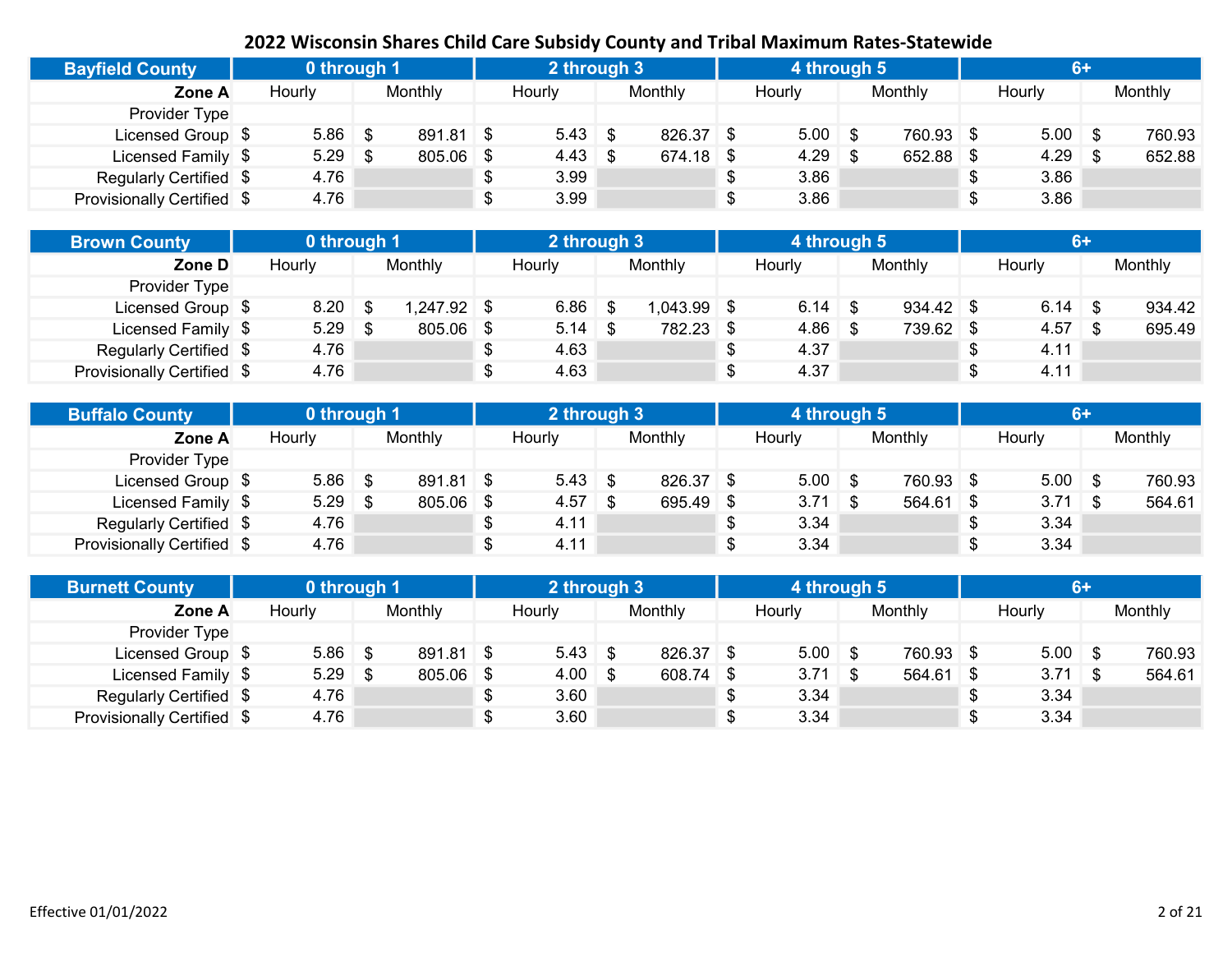| <b>Calumet County</b>      | 0 through 1 |                   | 2 through 3 |             | 4 through 5 |             | $6+$      |         |
|----------------------------|-------------|-------------------|-------------|-------------|-------------|-------------|-----------|---------|
| Zone C                     | Hourly      | Monthly           | Hourly      | Monthly     | Hourly      | Monthly     | Hourly    | Monthly |
| Provider Type              |             |                   |             |             |             |             |           |         |
| Licensed Group \$          | 6.57        | \$<br>$999.86$ \$ | $6.14$ \$   | $934.42$ \$ | 6.00        | $913.11$ \$ | $5.89$ \$ | 896.37  |
| Licensed Family \$         | $6.14$ \$   | $934.42$ \$       | $5.29$ \$   | 805.06 \$   | 5.29        | $805.06$ \$ | $5.14$ \$ | 782.23  |
| Regularly Certified \$     | 5.53        |                   | 4.76        |             | \$<br>4.76  |             | 4.63      |         |
| Provisionally Certified \$ | 5.53        |                   | 4.76        |             | \$<br>4.76  |             | 4.63      |         |

| <b>Chippewa County</b>     | 0 through 1 |              | 2 through 3     |             | 4 through 5 |               | <b>G+</b>  |         |
|----------------------------|-------------|--------------|-----------------|-------------|-------------|---------------|------------|---------|
| Zone B                     | Hourly      | Monthly      | Hourly          | Monthly     | Hourly      | Monthly       | Hourly     | Monthly |
| Provider Type              |             |              |                 |             |             |               |            |         |
| Licensed Group \$          | 7.14        | $,086.60$ \$ | $6.83$ \$       | 1,039.42 \$ | 6.69        | $1,018.12$ \$ | $5.80$ \$  | 882.67  |
| Licensed Family \$         | 5.29        | 805.06 \$    | $4.43 \quad$ \$ | $674.18$ \$ | 4.29        | 652.88 \$     | $4.29$ \$  | 652.88  |
| Regularly Certified \$     | 4.76        |              | 3.99            |             | 3.86        |               | \$<br>3.86 |         |
| Provisionally Certified \$ | 4.76        |              | 3.99            |             | 3.86        |               | \$<br>3.86 |         |

| <b>Clark County</b>        | 0 through 1 |             | 2 through 3 |           | 4 through 5        |           | $6+$      |         |
|----------------------------|-------------|-------------|-------------|-----------|--------------------|-----------|-----------|---------|
| Zone A                     | Hourly      | Monthly     | Hourly      | Monthly   | Hourly             | Monthly   | Hourly    | Monthly |
| Provider Type              |             |             |             |           |                    |           |           |         |
| Licensed Group \$          | 5.29        | $805.06$ \$ | $4.80$ \$   | 730.49 \$ | 4.57               | 695.49 \$ | $3.94$ \$ | 599.61  |
| Licensed Family \$         | 5.29        | 805.06 \$   | $4.29$ \$   | 652.88 \$ | $4.00 \, \text{S}$ | 608.74 \$ | $3.86$ \$ | 587.44  |
| Regularly Certified \$     | 4.76        |             | 3.86        |           | 3.60               |           | 3.47      |         |
| Provisionally Certified \$ | 4.76        |             | 3.86        |           | 3.60               |           | 3.47      |         |

| <b>Columbia County</b>     | 0 through 1 |     |         |   | 2 through 3 |           | 4 through 5 |             |            | 6+ |         |
|----------------------------|-------------|-----|---------|---|-------------|-----------|-------------|-------------|------------|----|---------|
| Zone B                     | Hourly      |     | Monthly |   | Hourly      | Monthly   | Hourly      | Monthly     | Hourly     |    | Monthly |
| Provider Type              |             |     |         |   |             |           |             |             |            |    |         |
| Licensed Group \$          | 7.57        |     | .152.04 |   | $6.57$ \$   | 999.86 \$ | $5.71$ \ \$ | 868.98 \$   | $5.00$ \$  |    | 760.93  |
| Licensed Family \$         | 5.29        | ∣\$ | 805.06  | S | $4.86$ \$   | 739.62 \$ | $4.71$ \$   | $716.79$ \$ | $4.71$ \$  |    | 716.79  |
| Regularly Certified \$     | 4.76        |     |         |   | 4.37        |           | 4.24        |             | \$<br>4.24 |    |         |
| Provisionally Certified \$ | 4.76        |     |         |   | 4.37        |           | 4.24        |             | \$<br>4.24 |    |         |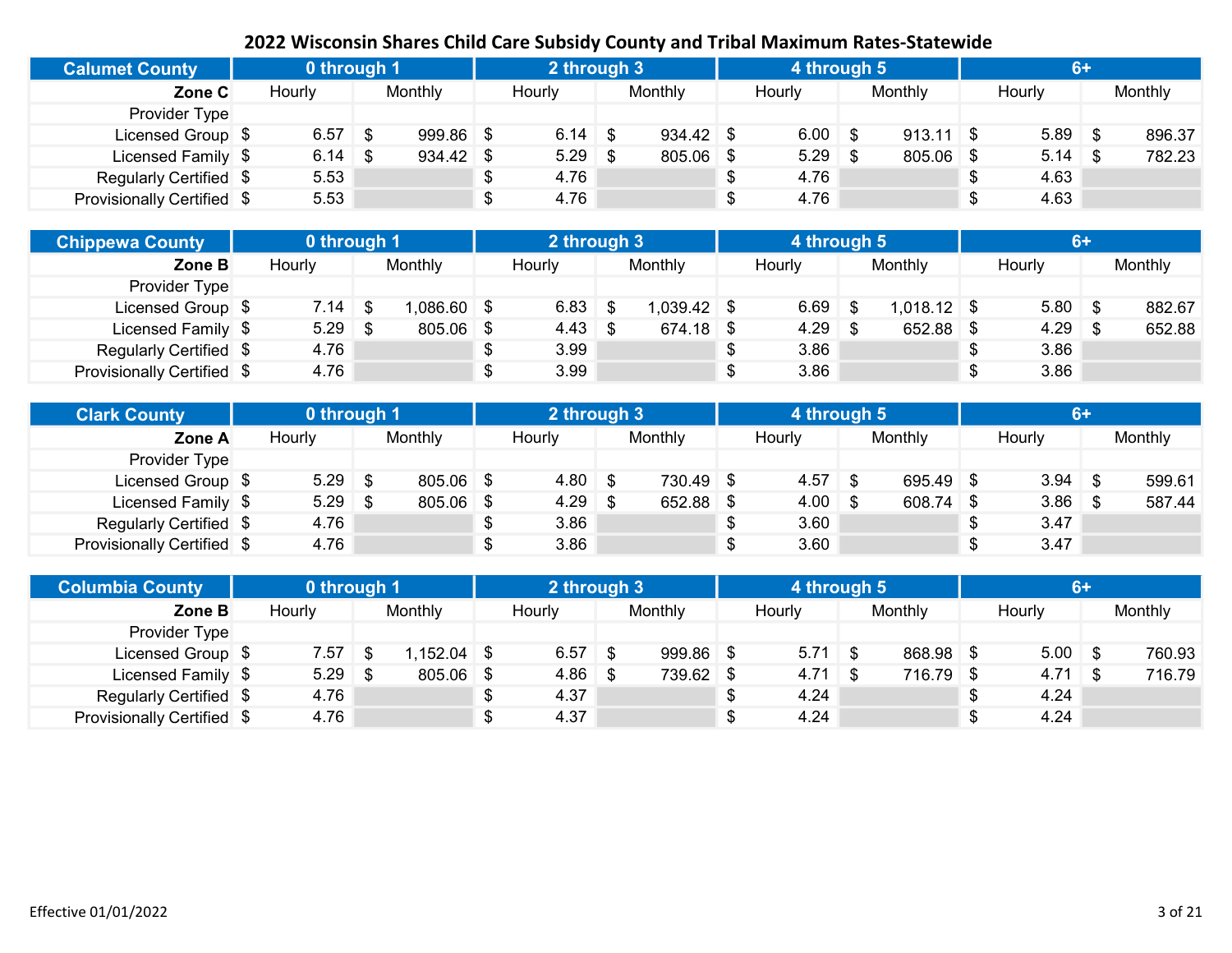| <b>Crawford County</b>     | 0 through 1 |                   | 2 through 3 |             | 4 through 5 |           | $6+$      |         |
|----------------------------|-------------|-------------------|-------------|-------------|-------------|-----------|-----------|---------|
| Zone B                     | Hourly      | Monthly           | Hourly      | Monthly     | Hourly      | Monthly   | Hourly    | Monthly |
| Provider Type              |             |                   |             |             |             |           |           |         |
| Licensed Group \$          | 7.34        | \$<br>$117.04$ \$ | $6.80$ \$   | 1,034.86 \$ | 5.89        | 896.37 \$ | $5.00$ \$ | 760.93  |
| Licensed Family \$         | $5.71$ \$   | 868.98 \$         |             | 782.23 \$   | 4.57        | 695.49 \$ | $4.57$ \$ | 695.49  |
| Regularly Certified \$     | 5.14        |                   | 4.63        |             | \$<br>4.11  |           | 4.11      |         |
| Provisionally Certified \$ | 5.14        |                   | 4.63        |             | \$<br>4.11  |           | 4.11      |         |

| <b>Dane County</b>         | 0 through 1 |               | 2 through 3     |               | 4 through 5 |               |    | $6+$   |          |
|----------------------------|-------------|---------------|-----------------|---------------|-------------|---------------|----|--------|----------|
| Zone D                     | Hourly      | Monthly       | Hourly          | Monthly       | Hourly      | Monthly       |    | Hourly | Monthly  |
| Provider Type              |             |               |                 |               |             |               |    |        |          |
| Licensed Group \$          | 11.37       | $.730.34$ \$  | $9.71 \quad$ \$ | 1,477.72 \$   | 8.54        | 1,299.66      |    | 7.89   | 1,200.74 |
| Licensed Family \$         | 8.57        | $1,304.23$ \$ | $8.00$ \$       | $1,217.48$ \$ | 7.57        | $1,152.04$ \$ |    | 7.14   | 1,086.60 |
| Regularly Certified \$     | 7.71        |               | 7.20            |               | 6.81        |               | S  | 6.43   |          |
| Provisionally Certified \$ | 7.71        |               | 7.20            |               | 6.81        |               | \$ | 6.43   |          |

| <b>Dodge County</b>        | 0 through 1 |      |               | 2 through 3 |             |    | 4 through 5 |           | $6+$            |         |
|----------------------------|-------------|------|---------------|-------------|-------------|----|-------------|-----------|-----------------|---------|
| Zone B                     | Hourly      |      | Monthly       | Hourly      | Monthly     |    | Hourly      | Monthly   | Hourly          | Monthly |
| Provider Type              |             |      |               |             |             |    |             |           |                 |         |
| Licensed Group \$          | 6.80        |      | $0.034.86$ \$ | $6.14$ \$   | $934.42$ \$ |    | 5.86        | 891.81 \$ | $5.86$ \$       | 891.81  |
| Licensed Family \$         | 6.00        | - \$ | $913.11$ \$   | $5.86$ \$   | 891.81 \$   |    | $5.71$ \$   | 868.98 \$ | $5.71 \quad$ \$ | 868.98  |
| Regularly Certified \$     | 5.40        |      |               | 5.27        |             | აა | 5.14        |           | 5.14            |         |
| Provisionally Certified \$ | 5.40        |      |               | 5.27        |             |    | 5.14        |           | 5.14            |         |

| <b>Door County</b>         | 0 through 1 |         |    | 2 through 3     |               | 4 through 5 |             |            | 6+ |         |
|----------------------------|-------------|---------|----|-----------------|---------------|-------------|-------------|------------|----|---------|
| Zone B                     | Hourly      | Monthly |    | Hourly          | Monthly       | Hourly      | Monthly     | Hourly     |    | Monthly |
| <b>Provider Type</b>       |             |         |    |                 |               |             |             |            |    |         |
| Licensed Group \$          | $6.86$ \ \$ | 043.99  |    | $6.71$ \$       | $1,021.16$ \$ | $6.14$ \$   | $934.42$ \$ |            |    | 934.42  |
| Licensed Family \$         | $6.29$ \$   | 957.24  | -S | $4.43 \quad$ \$ | $674.18$ \$   | 4.29        | 652.88      | $4.29$ \$  |    | 652.88  |
| Regularly Certified \$     | 5.66        |         |    | 3.99            |               | 3.86        |             | \$<br>3.86 |    |         |
| Provisionally Certified \$ | 5.66        |         |    | 3.99            |               | 3.86        |             | \$<br>3.86 |    |         |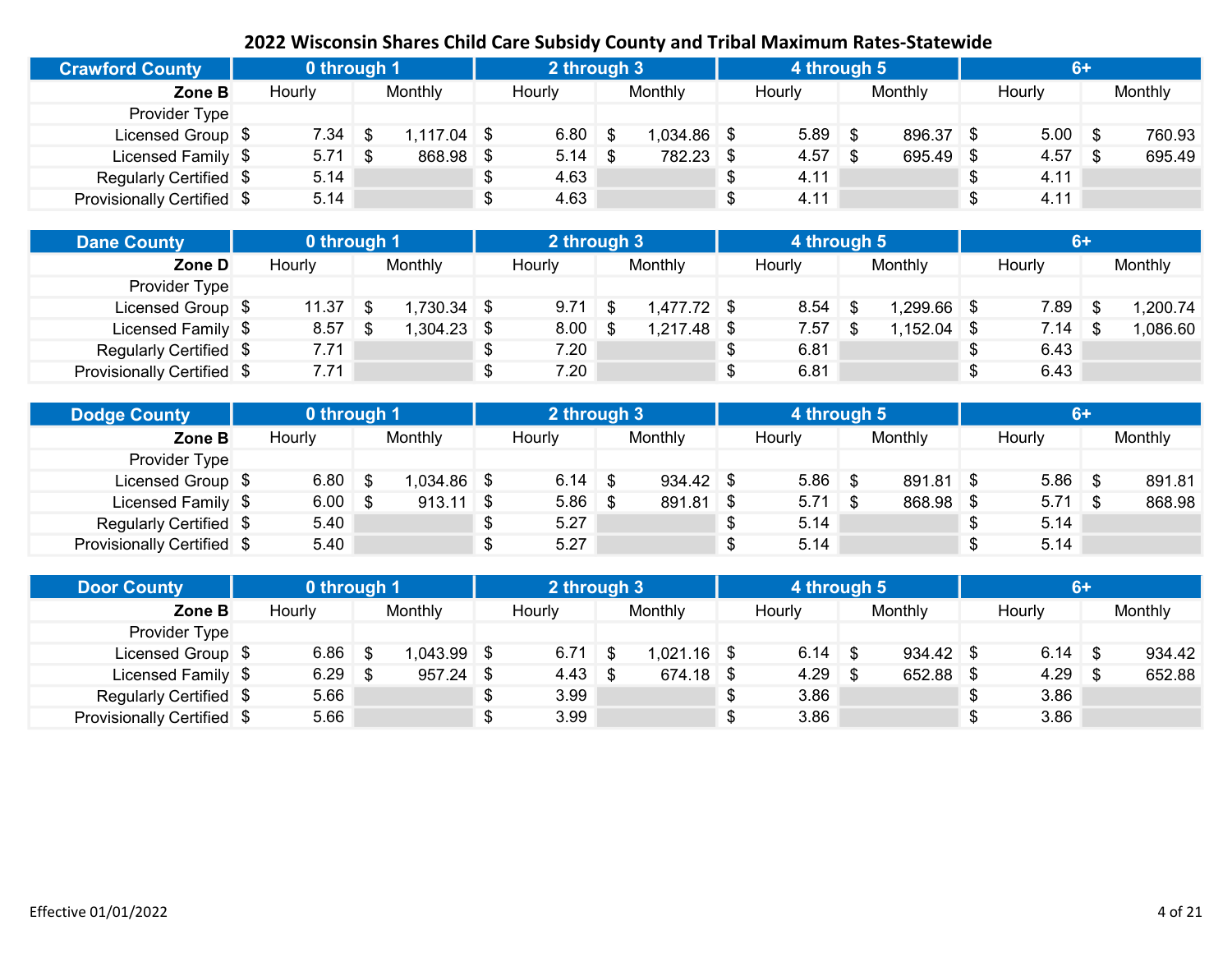| <b>Douglas County</b>      | 0 through 1 |                 | 2 through 3 |             | 4 through 5 |           | $6+$       |         |
|----------------------------|-------------|-----------------|-------------|-------------|-------------|-----------|------------|---------|
| Zone C                     | Hourly      | Monthly         | Hourly      | Monthly     | Hourly      | Monthly   | Hourly     | Monthly |
| Provider Type              |             |                 |             |             |             |           |            |         |
| Licensed Group \$          | 5.86        | \$<br>891.81 \$ | $5.43$ \$   | 826.37 \$   | 5.29        | 805.06 \$ | $5.29$ \$  | 805.06  |
| Licensed Family \$         | $5.71$ \$   | 868.98 \$       | $5.29$ \$   | $805.06$ \$ | $5.14$ \$   | 782.23 \$ | $5.14$ \$  | 782.23  |
| Regularly Certified \$     | 5.14        |                 | 4.76        |             | \$<br>4.63  |           | 4.63       |         |
| Provisionally Certified \$ | 5.14        |                 | 4.76        |             | 4.63        |           | \$<br>4.63 |         |

| <b>Dunn County</b>         | 0 through 1 |           |     | 2 through 3     |             | 4 through 5 |             | $6+$       |         |
|----------------------------|-------------|-----------|-----|-----------------|-------------|-------------|-------------|------------|---------|
| Zone B                     | Hourly      | Monthly   |     | Hourly          | Monthly     | Hourly      | Monthly     | Hourly     | Monthly |
| Provider Type              |             |           |     |                 |             |             |             |            |         |
| Licensed Group \$          | 6.86        | ,043.99   | - S | $6.46$ \$       | $983.12$ \$ | $6.17$ \$   | $938.98$ \$ | $5.14$ \$  | 782.23  |
| Licensed Family \$         | $5.43$ \ \$ | 826.37 \$ |     | $4.71 \quad$ \$ | 716.79 \$   | 4.57        | $695.49$ \$ |            | 695.49  |
| Regularly Certified \$     | 4.89        |           |     | 4.24            |             | 4.11        |             | \$<br>4.11 |         |
| Provisionally Certified \$ | 4.89        |           |     | 4.24            |             | 4.11        |             | \$<br>4.11 |         |

| <b>Eau Claire County</b>          | 0 through 1 |              | 2 through 3 |               | 4 through 5 |             | 6+        |         |
|-----------------------------------|-------------|--------------|-------------|---------------|-------------|-------------|-----------|---------|
| Zone D                            | Hourly      | Monthly      | Hourly      | Monthly       | Hourly      | Monthly     | Hourly    | Monthly |
| Provider Type                     |             |              |             |               |             |             |           |         |
| Licensed Group \$                 | 7.00        | $,065.30$ \$ | $6.83$ \$   | $1,039.42$ \$ | 6.00        | $913.11$ \$ | $5.54$ \$ | 843.11  |
| Licensed Family \$                | 5.29        | 805.06 \$    | $4.86$ \ \$ | 739.62 \$     | 4.57        | 695.49 \$   | $4.57$ \$ | 695.49  |
| Regularly Certified \$            | 4.76        |              | 4.37        |               | 4.11        |             | 4.11      |         |
| <b>Provisionally Certified \$</b> | 4.76        |              | 4.37        |               | 4.11        |             | 4.11      |         |

| <b>Florence County</b>     | 0 through 1 |           |    | 2 through 3 |           | 4 through 5 |           |            | 6+ |         |
|----------------------------|-------------|-----------|----|-------------|-----------|-------------|-----------|------------|----|---------|
| Zone A                     | Hourly      | Monthly   |    | Hourly      | Monthly   | Hourly      | Monthly   | Hourly     |    | Monthly |
| <b>Provider Type</b>       |             |           |    |             |           |             |           |            |    |         |
| Licensed Group \$          | $5.86$ \ \$ | 891.81 \$ |    | $5.43$ \$   | 826.37 \$ | $5.14$ \$   | 782.23 \$ | $5.00$ \$  |    | 760.93  |
| Licensed Family \$         | $5.29$ \$   | 805.06    | \$ | $5.00$ \$   | 760.93 \$ | $4.29$ \$   | 652.88    | $4.29$ \$  |    | 652.88  |
| Regularly Certified \$     | 4.76        |           |    | 4.50        |           | 3.86        |           | \$<br>3.86 |    |         |
| Provisionally Certified \$ | 4.76        |           |    | 4.50        |           | 3.86        |           | \$<br>3.86 |    |         |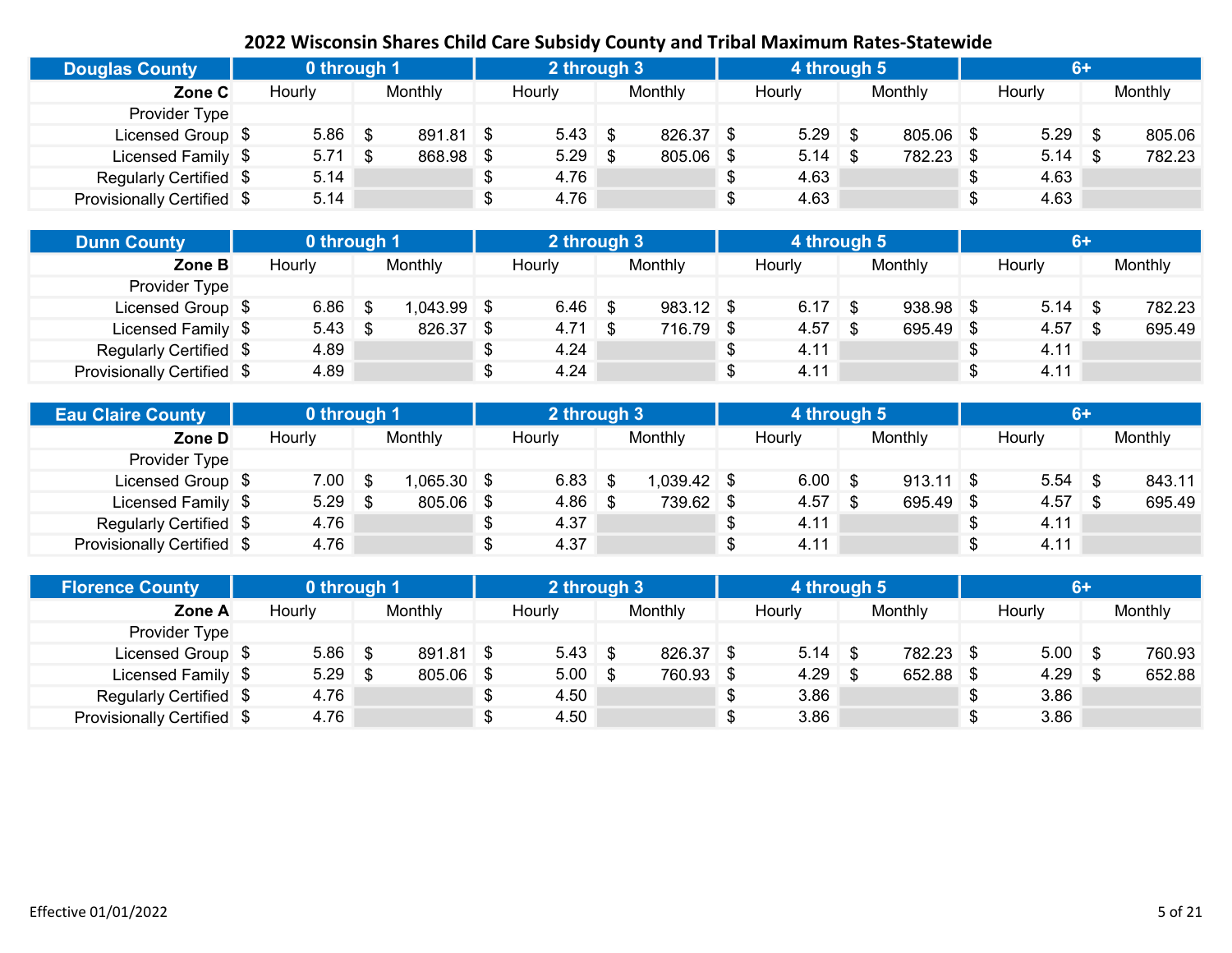| <b>Fond du Lac County</b>  | 0 through 1 |              | 2 through 3     |             | 4 through 5 |             |           |         |
|----------------------------|-------------|--------------|-----------------|-------------|-------------|-------------|-----------|---------|
| Zone C                     | Hourly      | Monthly      | Hourly          | Monthly     | Hourly      | Monthly     | Hourly    | Monthly |
| Provider Type              |             |              |                 |             |             |             |           |         |
| Licensed Group \$          | 7.00        | $.065.30$ \$ | $5.94$ \$       | $903.98$ \$ | 5.14        | 782.23 \$   | $4.86$ \$ | 739.62  |
| Licensed Family \$         | 5.29        | $805.06$ \$  | $4.71 \quad$ \$ | 716.79 \$   | 4.57        | $695.49$ \$ | $4.57$ \$ | 695.49  |
| Regularly Certified \$     | 4.76        |              | 4.24            |             | 4.11        |             | 4.11      |         |
| Provisionally Certified \$ | 4.76        |              | 4.24            |             | 4.11        |             | 4.11      |         |

| <b>Forest County</b>       | 0 through 1 |   |             | 2 through 3 |           | 4 through 5 |           | $6+$       |         |
|----------------------------|-------------|---|-------------|-------------|-----------|-------------|-----------|------------|---------|
| Zone A                     | Hourly      |   | Monthly     | Hourly      | Monthly   | Hourly      | Monthly   | Hourly     | Monthly |
| Provider Type              |             |   |             |             |           |             |           |            |         |
| Licensed Group \$          | 5.86        | 8 | $891.81$ \$ | $5.43$ \$   | 826.37 \$ | 5.14        | 782.23 \$ | $5.00$ \$  | 760.93  |
| Licensed Family \$         | 5.29        |   | 805.06 \$   |             | 695.49 \$ | 4.29        | 652.88 \$ | $4.29$ \$  | 652.88  |
| Regularly Certified \$     | 4.76        |   |             | 4.11        |           | 3.86        |           | \$<br>3.86 |         |
| Provisionally Certified \$ | 4.76        |   |             | 4.11        |           | 3.86        |           | \$<br>3.86 |         |

| <b>Grant County</b>        | 0 through 1 |           | 2 through 3     |           | 4 through 5  |           | $6+$         |         |
|----------------------------|-------------|-----------|-----------------|-----------|--------------|-----------|--------------|---------|
| Zone B                     | Hourly      | Monthly   | Hourly          | Monthly   | Hourly       | Monthly   | Hourly       | Monthly |
| Provider Type              |             |           |                 |           |              |           |              |         |
| Licensed Group \$          | $5.86$ \$   | 891.81 \$ | $5.57$ \$       | 847.67 \$ | $5.43 \t{3}$ | 826.37 \$ | $5.00$ \$    | 760.93  |
| Licensed Family \$         | 5.29        | 805.06 \$ | $4.71 \quad$ \$ | 716.79 \$ | 4.57         | 695.49 \$ | $4.40 \,$ \$ | 669.62  |
| Regularly Certified \$     | 4.76        |           | 4.24            |           | 4.11         |           | 3.96         |         |
| Provisionally Certified \$ | 4.76        |           | 4.24            |           | 4.11         |           | 3.96         |         |

| <b>Green County</b>        | 0 through 1 |           |    | 2 through 3 |           | 4 through 5 |             |            | 6+ |         |
|----------------------------|-------------|-----------|----|-------------|-----------|-------------|-------------|------------|----|---------|
| Zone B                     | Hourly      | Monthly   |    | Hourly      | Monthly   | Hourly      | Monthly     | Hourly     |    | Monthly |
| Provider Type              |             |           |    |             |           |             |             |            |    |         |
| Licensed Group \$          | $5.86$ \ \$ | 891.81 \$ |    | $5.57$ \$   | 847.67 \$ |             | $812.67$ \$ | $4.74$ \$  |    | 721.36  |
| Licensed Family \$         | $5.29$ \$   | 805.06    | \$ | $5.14$ \$   | 782.23 \$ |             | 782.23 \$   | $4.57$ \$  |    | 695.49  |
| Regularly Certified \$     | 4.76        |           |    | 4.63        |           | 4.63        |             | \$<br>4.11 |    |         |
| Provisionally Certified \$ | 4.76        |           |    | 4.63        |           | 4.63        |             | \$<br>4.11 |    |         |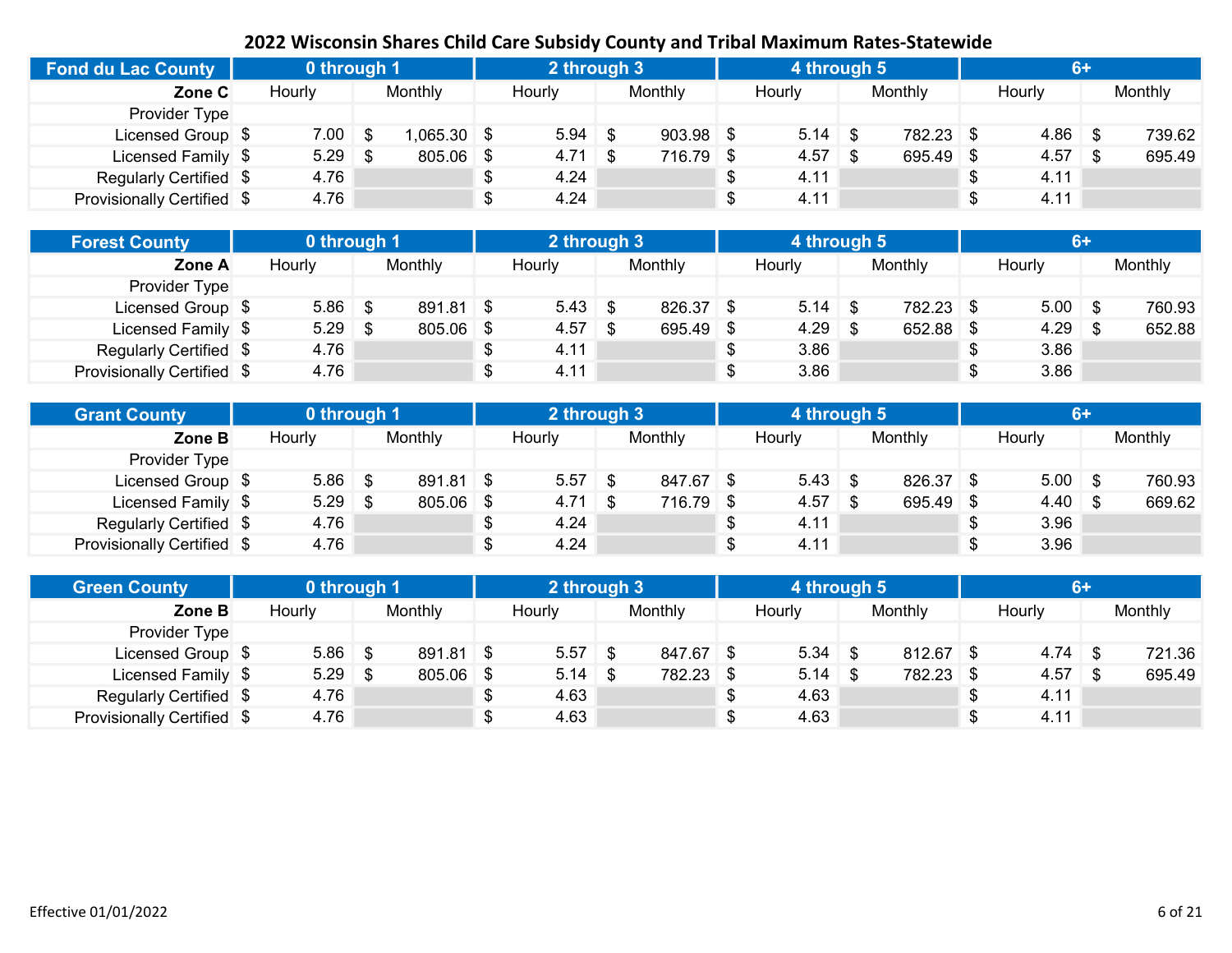| <b>Green Lake County</b>   | 0 through 1 |             | 2 through 3        |           | 4 through 5 |           | <b>IGH</b> |         |
|----------------------------|-------------|-------------|--------------------|-----------|-------------|-----------|------------|---------|
| Zone B                     | Hourly      | Monthly     | Hourly             | Monthly   | Hourly      | Monthly   | Hourly     | Monthly |
| Provider Type              |             |             |                    |           |             |           |            |         |
| Licensed Group \$          | 6.06        | $922.24$ \$ | $5.57$ \$          | 847.67 \$ | 5.29        | 805.06 \$ | $4.80$ \$  | 730.49  |
| Licensed Family \$         | $5.43$ \$   | $826.37$ \$ | $4.71 \; \text{S}$ | 716.79 \$ | 4.57        | 695.49 \$ | $3.71$ \$  | 564.61  |
| Regularly Certified \$     | 4.89        |             | 4.24               |           | 4.11        |           | 3.34       |         |
| Provisionally Certified \$ | 4.89        |             | 4.24               |           | 4.11        |           | \$<br>3.34 |         |

| <b>Iowa County</b>         | 0 through 1 |      |           | 2 through 3 |           | 4 through 5 |           | 6+         |         |
|----------------------------|-------------|------|-----------|-------------|-----------|-------------|-----------|------------|---------|
| Zone A                     | Hourly      |      | Monthly   | Hourly      | Monthly   | Hourly      | Monthly   | Hourly     | Monthly |
| <b>Provider Type</b>       |             |      |           |             |           |             |           |            |         |
| Licensed Group \$          | 5.57        | - \$ | 847.67 \$ | $5.14$ \$   | 782.23 \$ | $5.00$ \$   | 760.93 \$ | $5.00$ \$  | 760.93  |
| Licensed Family \$         | $5.43$ \$   |      | 826.37 \$ | $5.00$ \$   | 760.93 \$ | $4.86$ \$   | 739.62 \$ | $4.86$ \$  | 739.62  |
| Regularly Certified \$     | 4.89        |      |           | 4.50        |           | 4.37        |           | \$<br>4.37 |         |
| Provisionally Certified \$ | 4.89        |      |           | 4.50        |           | 4.37        |           | \$<br>4.37 |         |

| <b>Iron County</b>         | 0 through 1 |           | 2 through 3     |           | 4 through 5 |           | $6+$        |         |
|----------------------------|-------------|-----------|-----------------|-----------|-------------|-----------|-------------|---------|
| Zone B                     | Hourly      | Monthly   | Hourly          | Monthly   | Hourly      | Monthly   | Hourly      | Monthly |
| Provider Type              |             |           |                 |           |             |           |             |         |
| Licensed Group \$          | $5.86$ \$   | 891.81 \$ | $5.43 \t{3}$    | 826.37 \$ | $5.00$ \$   | 760.93 \$ | $5.00 \t S$ | 760.93  |
| Licensed Family \$         | $5.29$ \$   | 805.06 \$ | $4.71 \quad$ \$ | 716.79 \$ | 4.29        | 652.88 \$ | $4.29$ \$   | 652.88  |
| Regularly Certified \$     | 4.76        |           | 4.24            |           | 3.86        |           | 3.86        |         |
| Provisionally Certified \$ | 4.76        |           | 4.24            |           | 3.86        |           | 3.86        |         |

| <b>Jackson County</b>      | 0 through 1        |                |     | 2 through 3 |           | 4 through 5 |           |    |             | 6+ |         |
|----------------------------|--------------------|----------------|-----|-------------|-----------|-------------|-----------|----|-------------|----|---------|
| Zone B                     | Hourly             | <b>Monthly</b> |     | Hourly      | Monthly   | Hourly      | Monthly   |    | Hourly      |    | Monthly |
| Provider Type              |                    |                |     |             |           |             |           |    |             |    |         |
| Licensed Group \$          | $6.00 \, \text{S}$ | $913.11$ \$    |     | $5.86$ \$   | 891.81 \$ | $5.00$ \$   | 760.93 \$ |    | $4.86$ \ \$ |    | 739.62  |
| Licensed Family \$         | $5.86$ \$          | 891.81         | -\$ | $5.71$ \$   | 868.98 \$ | $5.00$ \$   | 760.93 \$ |    | $4.71$ \$   |    | 716.79  |
| Regularly Certified \$     | 5.27               |                |     | 5.14        |           | 4.50        |           | S  | 4.24        |    |         |
| Provisionally Certified \$ | 5.27               |                |     | 5.14        |           | 4.50        |           | \$ | 4.24        |    |         |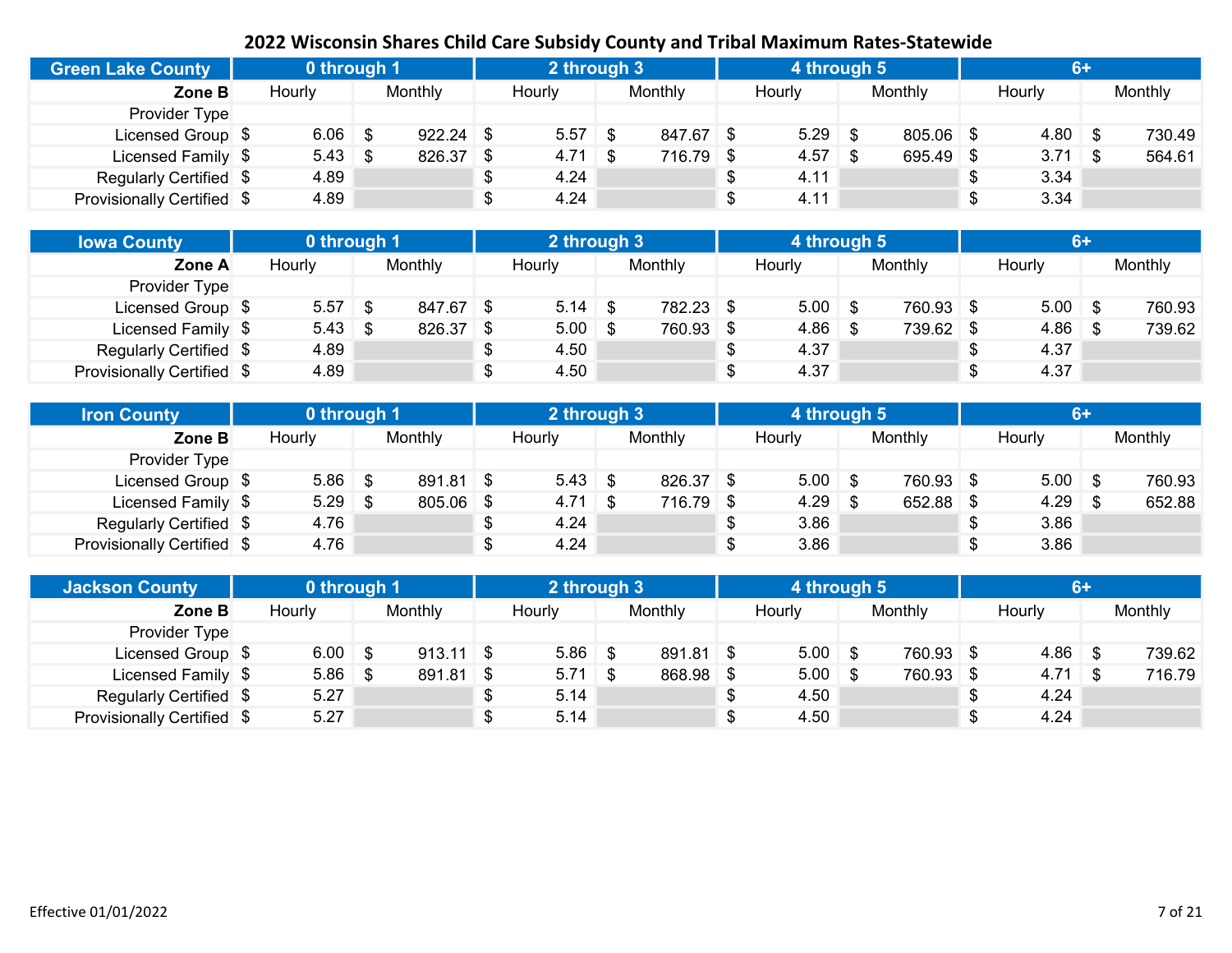| <b>Jefferson County</b>    | 0 through 1 |                     | 2 through 3 |             | 4 through 5 |             |                 |         |
|----------------------------|-------------|---------------------|-------------|-------------|-------------|-------------|-----------------|---------|
| Zone C                     | Hourly      | Monthly             | Hourly      | Monthly     | Hourly      | Monthly     | Hourly          | Monthly |
| Provider Type              |             |                     |             |             |             |             |                 |         |
| Licensed Group \$          | 6.74        | \$<br>$1,025.73$ \$ | $6.20$ \$   | $943.55$ \$ | 5.34        | $812.67$ \$ |                 | 695.49  |
| Licensed Family \$         | 5.86        | \$<br>$891.81$ \$   | $4.86$ \$   | 739.62 \$   | 4.57        | 695.49      | $4.31 \quad$ \$ | 655.92  |
| Regularly Certified \$     | 5.27        |                     | 4.37        |             | \$<br>4.11  |             | 3.88            |         |
| Provisionally Certified \$ | 5.27        |                     | 4.37        |             | \$<br>4.11  |             | 3.88            |         |

| <b>Juneau County</b>       | 0 through 1 |              | 2 through 3     |               | 4 through 5 |             |    | 6+        |         |
|----------------------------|-------------|--------------|-----------------|---------------|-------------|-------------|----|-----------|---------|
| Zone A                     | Hourly      | Monthly      | Hourly          | Monthly       | Hourly      | Monthly     |    | Hourly    | Monthly |
| <b>Provider Type</b>       |             |              |                 |               |             |             |    |           |         |
| Licensed Group \$          | 6.86        | $.043.99$ \$ | $6.71 \quad$ \$ | $1,021.16$ \$ | $6.43$ \$   | $978.55$ \$ |    | $6.43$ \$ | 978.55  |
| Licensed Family \$         | 5.29        | $805.06$ \$  | $3.86$ \$       | 587.44 \$     | 3.57        | $543.30$ \$ |    | $3.57$ \$ | 543.30  |
| Regularly Certified \$     | 4.76        |              | 3.47            |               | 3.21        |             | S  | 3.21      |         |
| Provisionally Certified \$ | 4.76        |              | 3.47            |               | 3.21        |             | \$ | 3.21      |         |

| <b>Kenosha County</b>      | 0 through 1 |      |               | 2 through 3 |               | 4 through 5 |             | $6+$        |         |
|----------------------------|-------------|------|---------------|-------------|---------------|-------------|-------------|-------------|---------|
| Zone D                     | Hourly      |      | Monthly       | Hourly      | Monthly       | Hourly      | Monthly     | Hourly      | Monthly |
| Provider Type              |             |      |               |             |               |             |             |             |         |
| Licensed Group \$          | 7.66        | - \$ | $1,165.74$ \$ | $7.03 \t S$ | $1,069.86$ \$ | 6.37        | $969.42$ \$ | $5.71$ \$   | 868.98  |
| Licensed Family \$         | $6.00$ \$   |      | $913.11$ \$   | $5.71$ \$   | 868.98 \$     | $5.14$ \\$  | 782.23 \$   | $5.00 \t S$ | 760.93  |
| Regularly Certified \$     | 5.40        |      |               | 5.14        |               | 4.63        |             | \$<br>4.50  |         |
| Provisionally Certified \$ | 5.40        |      |               | 5.14        |               | 4.63        |             | \$<br>4.50  |         |

| <b>Kewaunee County</b>     | 0 through 1 |             |     | 2 through 3 |           | 4 through 5 |           | 6+         |         |
|----------------------------|-------------|-------------|-----|-------------|-----------|-------------|-----------|------------|---------|
| Zone A                     | Hourly      | Monthly     |     | Hourly      | Monthly   | Hourly      | Monthly   | Hourly     | Monthly |
| Provider Type              |             |             |     |             |           |             |           |            |         |
| Licensed Group \$          | $6.00$ \$   | $913.11$ \$ |     | $5.57$ \$   | 847.67 \$ | $5.00$ \$   | 760.93 \$ | $5.00$ \$  | 760.93  |
| Licensed Family \$         | $5.29$ \$   | 805.06      | ∣\$ | $4.71$ \$   | 716.79 \$ | $4.29$ \$   | 652.88    | $4.29$ \$  | 652.88  |
| Regularly Certified \$     | 4.76        |             |     | 4.24        |           | 3.86        |           | \$<br>3.86 |         |
| Provisionally Certified \$ | 4.76        |             |     | 4.24        |           | 3.86        |           | \$<br>3.86 |         |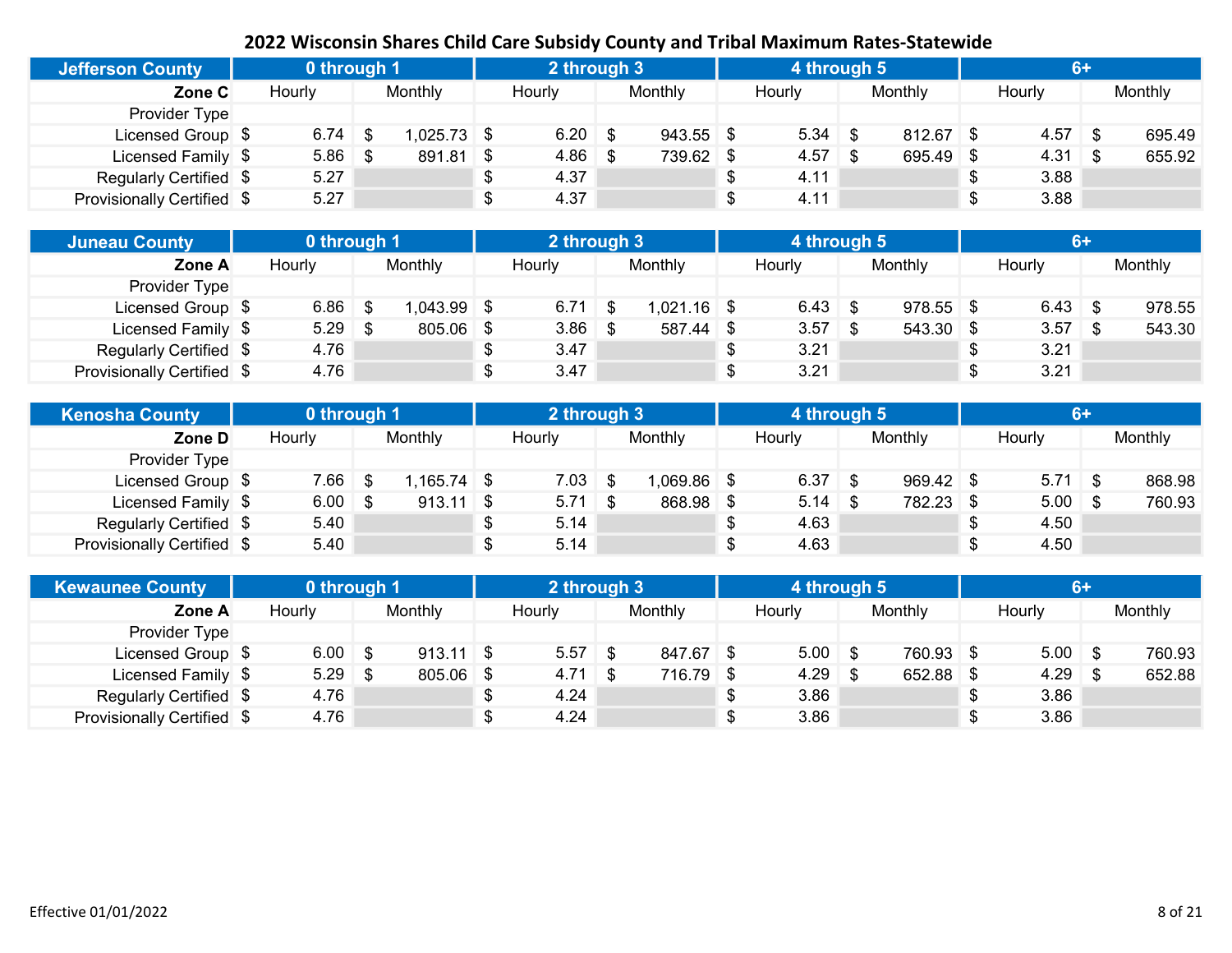| <b>La Courte Oreilles</b><br><b>Tribe</b> | 0 through 1 |      |             |  | 2 through 3 |           | 4 through 5 |      |             | $6+$       |         |
|-------------------------------------------|-------------|------|-------------|--|-------------|-----------|-------------|------|-------------|------------|---------|
| Zone A                                    | Hourly      |      | Monthly     |  | Hourly      | Monthly   | Hourly      |      | Monthly     | Hourly     | Monthly |
| Provider Type                             |             |      |             |  |             |           |             |      |             |            |         |
| Licensed Group \$                         | $5.43$ \$   |      | 826.37 \$   |  | $5.14$ \$   | 782.23 \$ | 4.57        | - \$ | $695.49$ \$ | $4.57$ \$  | 695.49  |
| Licensed Family \$                        | 5.29        | - \$ | $805.06$ \$ |  | $5.00$ \$   | 760.93 \$ | 4.29        |      | $652.88$ \$ | $4.29$ \$  | 652.88  |
| Regularly Certified \$                    | 4.76        |      |             |  | 4.50        |           | \$<br>3.86  |      |             | \$<br>3.86 |         |
| Provisionally Certified \$                | 4.76        |      |             |  | 4.50        |           | \$<br>3.86  |      |             | \$<br>3.86 |         |

| <b>La Crosse County</b>    | 0 through 1 |         |    | 2 through 3 |           | 4 through 5 |           |            | $6+$ |         |
|----------------------------|-------------|---------|----|-------------|-----------|-------------|-----------|------------|------|---------|
| Zone D                     | Hourly      | Monthly |    | Hourly      | Monthly   | Hourly      | Monthly   | Hourly     |      | Monthly |
| Provider Type              |             |         |    |             |           |             |           |            |      |         |
| Licensed Group \$          | $6.49$ \$   | 987.68  | \$ | $5.89$ \$   | 896.37 \$ | $5.71$ \$   | 868.98 \$ |            |      | 847.67  |
| Licensed Family \$         | $5.29$ \$   | 805.06  | \$ | $4.71$ \$   | 716.79 \$ | 4.57        | 695.49    | $4.43$ \$  |      | 674.18  |
| Regularly Certified \$     | 4.76        |         | Φ  | 4.24        |           | 4.11        |           | \$<br>3.99 |      |         |
| Provisionally Certified \$ | 4.76        |         |    | 4.24        |           | 4.11        |           | \$<br>3.99 |      |         |

| Lac du Flambeau Tribe      | 0 through 1 |                |      | 2 through 3 |             |   | 4 through 5 |           |            | <b>6+</b> |         |
|----------------------------|-------------|----------------|------|-------------|-------------|---|-------------|-----------|------------|-----------|---------|
| Zone A                     | Hourly      | <b>Monthly</b> |      | Hourly      | Monthly     |   | Hourly      | Monthly   | Hourly     |           | Monthly |
| Provider Type              |             |                |      |             |             |   |             |           |            |           |         |
| Licensed Group \$          | $6.86$ \$   | .043.99        | - \$ | $5.86$ \$   | $891.81$ \$ |   |             | 782.23 \$ | $5.14$ \$  |           | 782.23  |
| Licensed Family \$         | $5.29$ \$   | 805.06         | \$   | $4.43$ \$   | 674.18 \$   |   | $4.29$ \$   | 652.88    | $4.29$ \$  |           | 652.88  |
| Regularly Certified \$     | 4.76        |                |      | 3.99        |             | S | 3.86        |           | \$<br>3.86 |           |         |
| Provisionally Certified \$ | 4.76        |                |      | 3.99        |             | S | 3.86        |           | \$<br>3.86 |           |         |

| <b>Lafayette County</b>    | 0 through 1 |     |           | 2 through 3        |           | 4 through 5 |             |            | 6+ |         |
|----------------------------|-------------|-----|-----------|--------------------|-----------|-------------|-------------|------------|----|---------|
| Zone A                     | Hourly      |     | Monthly   | Hourly             | Monthly   | Hourly      | Monthly     | Hourly     |    | Monthly |
| Provider Type              |             |     |           |                    |           |             |             |            |    |         |
| Licensed Group \$          | 5.86        | _\$ | 891.81 \$ | $5.43$ \$          | 826.37 \$ | $5.00$ \$   | 760.93 \$   | $5.00$ \$  |    | 760.93  |
| Licensed Family \$         | 5.29        |     | 805.06 \$ | $4.00 \, \text{S}$ | 608.74 \$ | $3.71$ \$   | $564.61$ \$ | $3.71$ \$  |    | 564.61  |
| Regularly Certified \$     | 4.76        |     |           | 3.60               |           | 3.34        |             | \$<br>3.34 |    |         |
| Provisionally Certified \$ | 4.76        |     |           | 3.60               |           | 3.34        |             | \$<br>3.34 |    |         |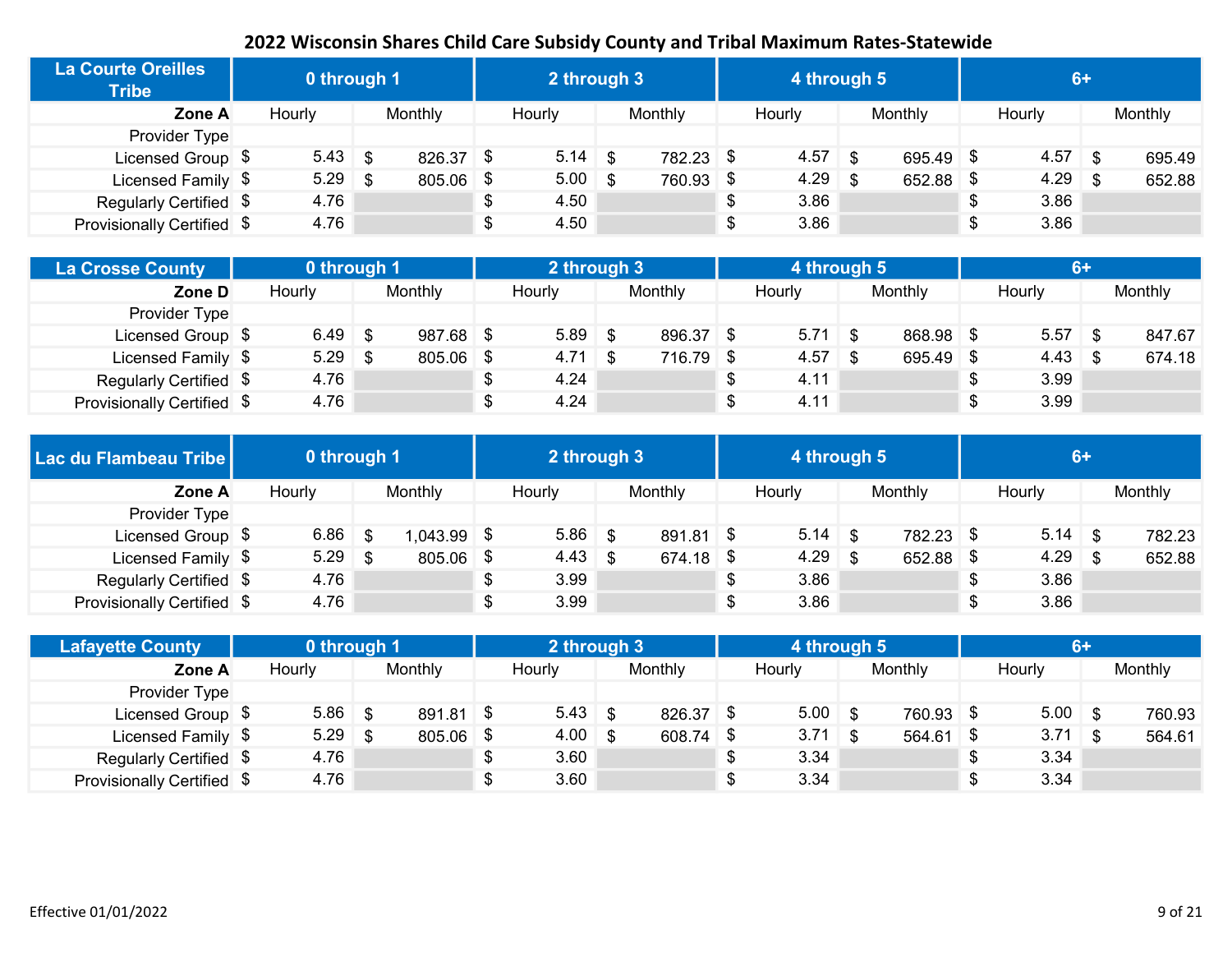| <b>Langlade County</b>     | 0 through 1 |     |           | 2 through 3 |           | 4 through 5 |             | GA         |         |
|----------------------------|-------------|-----|-----------|-------------|-----------|-------------|-------------|------------|---------|
| Zone B                     | Hourly      |     | Monthly   | Hourly      | Monthly   | Hourly      | Monthly     | Hourly     | Monthly |
| Provider Type              |             |     |           |             |           |             |             |            |         |
| Licensed Group \$          | $5.91$ \$   |     | 899.41 \$ | $4.71$ \$   | 716.79 \$ | 4.69        | $713.75$ \$ | $4.60$ \$  | 700.05  |
| Licensed Family \$         | 5.29        | -\$ | 805.06 \$ | $4.57$ \$   | 695.49 \$ | 4.29        | 652.88 \$   | $4.29$ \$  | 652.88  |
| Regularly Certified \$     | 4.76        |     |           | 4.11        |           | 3.86        |             | \$<br>3.86 |         |
| Provisionally Certified \$ | 4.76        |     |           | 4.11        |           | 3.86        |             | \$<br>3.86 |         |

| <b>Lincoln County</b>      | 0 through 1 |           |     | 2 through 3     |             | 4 through 5 |           | 6+         |         |
|----------------------------|-------------|-----------|-----|-----------------|-------------|-------------|-----------|------------|---------|
| Zone B                     | Hourly      | Monthly   |     | Hourly          | Monthly     | Hourly      | Monthly   | Hourly     | Monthly |
| Provider Type              |             |           |     |                 |             |             |           |            |         |
| Licensed Group \$          | $5.71$ \$   | 868.98 \$ |     | $5.31$ \$       | $808.10$ \$ | $4.91$ \$   | 747.23 \$ | $4.91$ \$  | 747.23  |
| Licensed Family \$         | $5.29$ \$   | 805.06    | -\$ | $4.43 \quad$ \$ | 674.18 \$   | $4.29$ \$   | 652.88    | $4.29$ \$  | 652.88  |
| Regularly Certified \$     | 4.76        |           | \$  | 3.99            |             | 3.86        |           | \$<br>3.86 |         |
| Provisionally Certified \$ | 4.76        |           |     | 3.99            |             | 3.86        |           | \$<br>3.86 |         |

| <b>Manitowoc County</b>    | 0 through 1 |             |    | 2 through 3 |             | 4 through 5 |           | $6+$        |         |
|----------------------------|-------------|-------------|----|-------------|-------------|-------------|-----------|-------------|---------|
| Zone C                     | Hourly      | Monthly     |    | Hourly      | Monthly     | Hourly      | Monthly   | Hourly      | Monthly |
| Provider Type              |             |             |    |             |             |             |           |             |         |
| Licensed Group \$          | $6.00$ \$   | $913.11$ \$ |    | $5.86$ \$   | 891.81 \$   | 5.71        | 868.98 \$ | $5.57$ \ \$ | 847.67  |
| Licensed Family \$         | $5.29$ \$   | 805.06      | \$ | $4.43$ \$   | $674.18$ \$ | 4.29        | 652.88 \$ | $4.14$ \$   | 630.05  |
| Regularly Certified \$     | 4.76        |             | νD | 3.99        |             | 3.86        |           | 3.73        |         |
| Provisionally Certified \$ | 4.76        |             |    | 3.99        |             | 3.86        |           | 3.73        |         |

| <b>Marathon County</b>     | 0 through 1 |              |      | 2 through 3 |             | 4 through 5 |             | 6+         |         |
|----------------------------|-------------|--------------|------|-------------|-------------|-------------|-------------|------------|---------|
| Zone C                     | Hourly      | Monthly      |      | Hourly      | Monthly     | Hourly      | Monthly     | Hourly     | Monthly |
| Provider Type              |             |              |      |             |             |             |             |            |         |
| Licensed Group \$          | $7.71 \&$   | $,173.35$ \$ |      | $6.49$ \$   | $987.68$ \$ | $6.11$ \$   | $929.85$ \$ |            | 843.11  |
| Licensed Family \$         | $5.29$ \$   | 805.06       | - \$ | $5.00$ \$   | 760.93 \$   | $4.86$ \$   | 739.62 \$   | $4.57$ \$  | 695.49  |
| Regularly Certified \$     | 4.76        |              |      | 4.50        |             | 4.37        |             | \$<br>4.11 |         |
| Provisionally Certified \$ | 4.76        |              |      | 4.50        |             | 4.37        |             | \$<br>4.11 |         |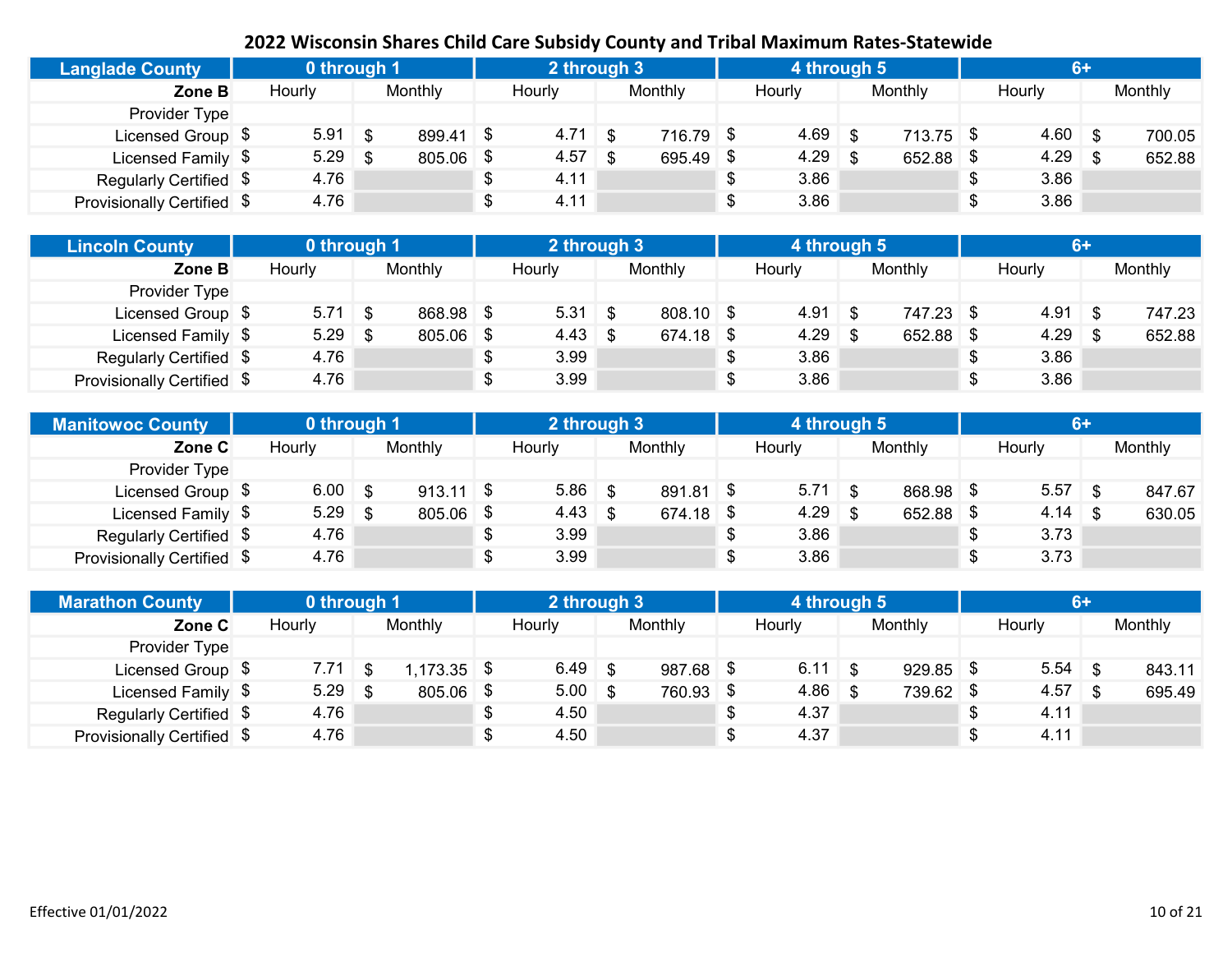| <b>Marinette County</b>    | 0 through 1 |     |           | 2 through 3 |             | 4 through 5     |             | $6+$       |         |
|----------------------------|-------------|-----|-----------|-------------|-------------|-----------------|-------------|------------|---------|
| Zone B                     | Hourly      |     | Monthly   | Hourly      | Monthly     | Hourly          | Monthly     | Hourly     | Monthly |
| Provider Type              |             |     |           |             |             |                 |             |            |         |
| Licensed Group \$          | $5.43$ \$   |     | 826.37 \$ | $4.86$ \$   | 739.62 \$   | $4.43 \quad$ \$ | $674.18$ \$ | $4.29$ \$  | 652.88  |
| Licensed Family \$         | 5.29        | -\$ | 805.06 \$ | $4.71$ \$   | $716.79$ \$ | 4.29            | 652.88 \$   | $4.14$ \$  | 630.05  |
| Regularly Certified \$     | 4.76        |     |           | 4.24        |             | 3.86            |             | \$<br>3.73 |         |
| Provisionally Certified \$ | 4.76        |     |           | 4.24        |             | 3.86            |             | \$<br>3.73 |         |

| <b>Marquette County</b>    | 0 through 1 |             | 2 through 3 |           | 4 through 5 |             | $6+$       |         |
|----------------------------|-------------|-------------|-------------|-----------|-------------|-------------|------------|---------|
| Zone A                     | Hourly      | Monthly     | Hourly      | Monthly   | Hourly      | Monthly     | Hourly     | Monthly |
| Provider Type              |             |             |             |           |             |             |            |         |
| Licensed Group \$          | $5.86$ \$   | $891.81$ \$ | $5.43$ \$   | 826.37 \$ | $5.00$ \$   | 760.93 \$   | $5.00$ \$  | 760.93  |
| Licensed Family \$         | $5.29$ \$   | 805.06 \$   | $4.57$ \$   | 695.49 \$ | $4.43$ \$   | $674.18$ \$ | $4.29$ \$  | 652.88  |
| Regularly Certified \$     | 4.76        |             | 4.11        |           | 3.99        |             | 3.86       |         |
| Provisionally Certified \$ | 4.76        |             | 4.11        |           | 3.99        |             | \$<br>3.86 |         |

| <b>Menominee County</b>    | 0 through 1 |                |      | 2 through 3     |           | 4 through 5     |             |   | $6+$            |         |
|----------------------------|-------------|----------------|------|-----------------|-----------|-----------------|-------------|---|-----------------|---------|
| Zone A                     | Hourly      | <b>Monthly</b> |      | Hourly          | Monthly   | Hourly          | Monthly     |   | Hourly          | Monthly |
| Provider Type              |             |                |      |                 |           |                 |             |   |                 |         |
| Licensed Group \$          |             | 826.37         | - \$ | $4.57$ \$       | 695.49 \$ | $4.43 \quad$ \$ | $674.18$ \$ |   | $4.43 \quad$ \$ | 674.18  |
| Licensed Family \$         | $5.29$ \$   | 805.06         | S.   | $4.43 \quad$ \$ | 674.18 \$ | 4.29            | 652.88 \$   |   | $4.29$ \$       | 652.88  |
| Regularly Certified \$     | 4.76        |                | \$   | 3.99            |           | 3.86            |             |   | 3.86            |         |
| Provisionally Certified \$ | 4.76        |                | \$   | 3.99            |           | 3.86            |             | ¢ | 3.86            |         |

| <b>Menominee Tribe</b>     | 0 through 1 |           |     | 2 through 3     |           | 4 through 5     |             | $6+$            |         |
|----------------------------|-------------|-----------|-----|-----------------|-----------|-----------------|-------------|-----------------|---------|
| Zone A                     | Hourly      | Monthly   |     | Hourly          | Monthly   | Hourly          | Monthly     | Hourly          | Monthly |
| Provider Type              |             |           |     |                 |           |                 |             |                 |         |
| Licensed Group \$          | $5.43$ \$   | 826.37    | ∣\$ | $4.57$ \$       | 695.49 \$ | $4.43 \quad$ \$ | $674.18$ \$ | $4.43 \quad$ \$ | 674.18  |
| Licensed Family \$         | $5.29$ \$   | 805.06 \$ |     | $4.43 \quad$ \$ | 674.18 \$ | $4.29$ \$       | $652.88$ \$ | $4.29$ \$       | 652.88  |
| Regularly Certified \$     | 4.76        |           |     | 3.99            |           | 3.86            |             | 3.86            |         |
| Provisionally Certified \$ | 4.76        |           |     | 3.99            |           | 3.86            |             | \$<br>3.86      |         |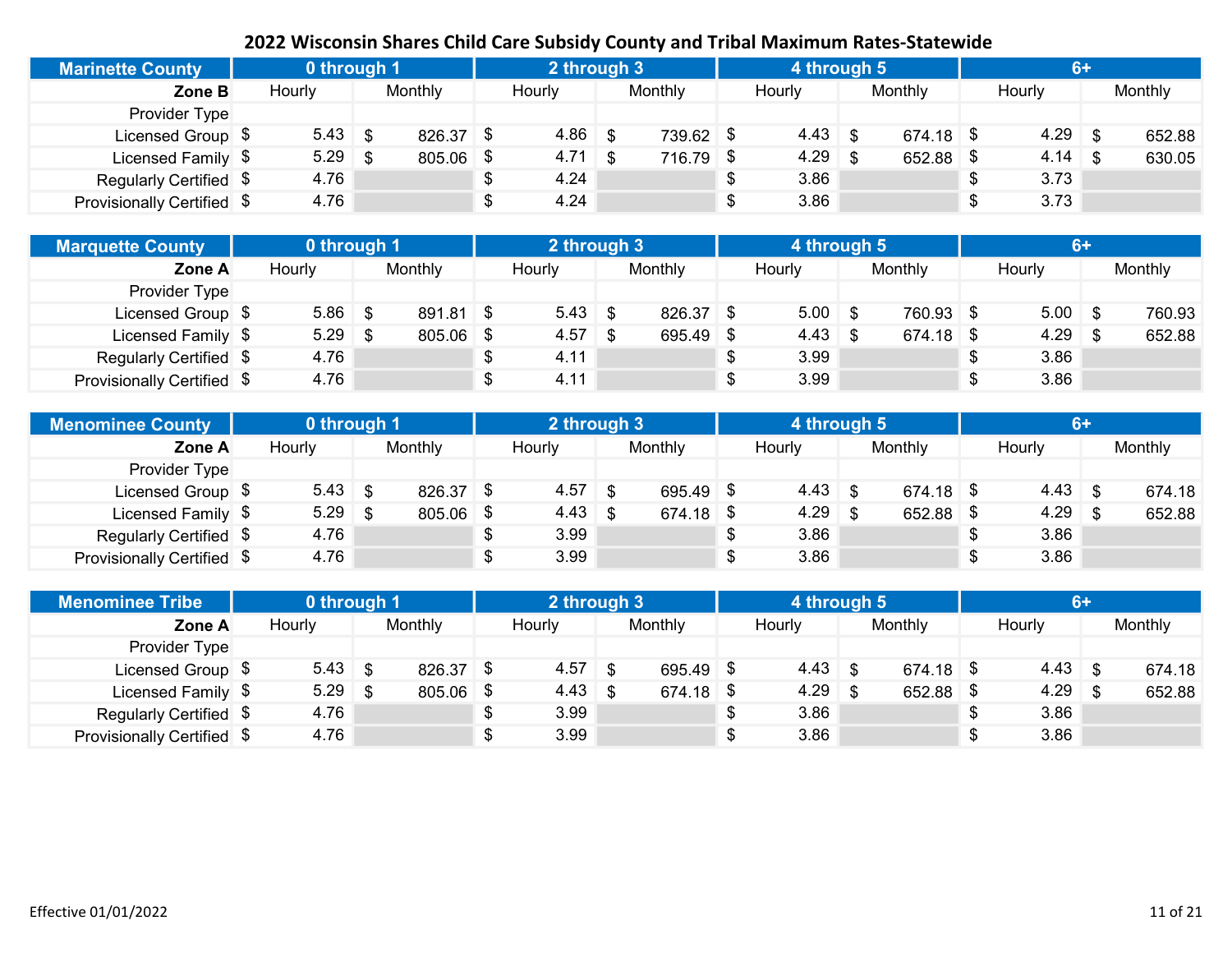| <b>Milwaukee County</b>    | 0 through 1 |     |               | 2 through 3 |               | 4 through 5 |               |             |         |
|----------------------------|-------------|-----|---------------|-------------|---------------|-------------|---------------|-------------|---------|
| Zone D                     | Hourly      |     | Monthly       | Hourly      | Monthly       | Hourly      | Monthly       | Hourly      | Monthly |
| Provider Type              |             |     |               |             |               |             |               |             |         |
| Licensed Group \$          | 9.80        | .\$ | $1,491.41$ \$ | $8.57$ \$   | $.304.23$ \$  | 7.86        | $1,196.17$ \$ | $7.00 \t S$ | ,065.30 |
| Licensed Family \$         | 7.86        | -\$ | $1,196.17$ \$ | $7.14$ \$   | $0.086.60$ \$ | 6.83        | $1,039.42$ \$ | $6.29$ \$   | 957.24  |
| Regularly Certified \$     | 7.07        |     |               | 6.43        |               | 6.15        |               | 5.66        |         |
| Provisionally Certified \$ | 7.07        |     |               | 6.43        |               | 6.15        |               | 5.66        |         |

| <b>Monroe County</b>       | 0 through 1 |             | 2 through 3     |           | 4 through 5 |             | 6+         |         |
|----------------------------|-------------|-------------|-----------------|-----------|-------------|-------------|------------|---------|
| Zone B                     | Hourly      | Monthly     | Hourly          | Monthly   | Hourly      | Monthly     | Hourly     | Monthly |
| Provider Type              |             |             |                 |           |             |             |            |         |
| Licensed Group \$          | $6.00$ \$   | $913.11$ \$ | $5.71$ \$       | 868.98 \$ | $5.43$ \$   | $826.37$ \$ | $5.43$ \$  | 826.37  |
| Licensed Family \$         | $5.29$ \$   | 805.06      | \$<br>$4.00$ \$ | 608.74 \$ | $3.86$ \$   | 587.44      | $3.86$ \$  | 587.44  |
| Regularly Certified \$     | 4.76        |             | 3.60            |           | 3.47        |             | \$<br>3.47 |         |
| Provisionally Certified \$ | 4.76        |             | 3.60            |           | 3.47        |             | \$<br>3.47 |         |

| <b>Oconto County</b>       | 0 through 1 |      |           | 2 through 3 |             | 4 through 5     |             | $6+$      |         |
|----------------------------|-------------|------|-----------|-------------|-------------|-----------------|-------------|-----------|---------|
| Zone A                     | Hourly      |      | Monthly   | Hourly      | Monthly     | Hourly          | Monthly     | Hourly    | Monthly |
| Provider Type              |             |      |           |             |             |                 |             |           |         |
| Licensed Group \$          | 5.57        | - \$ | 847.67 \$ | $4.66$ \$   | $709.18$ \$ | $4.43 \quad$ \$ | $674.18$ \$ | $4.37$ \$ | 665.05  |
| Licensed Family \$         | $5.29$ \$   |      | 805.06 \$ | $4.51$ \$   | 686.36 \$   | $4.40 \quad$ \$ | 669.62 \$   | $4.29$ \$ | 652.88  |
| Regularly Certified \$     | 4.76        |      |           | 4.06        |             | 3.96            |             | 3.86      |         |
| Provisionally Certified \$ | 4.76        |      |           | 4.06        |             | 3.96            |             | 3.86      |         |

| <b>Oneida County</b>       | 0 through 1 |           |     | 2 through 3 |           | 4 through 5 |         | <b>6+</b>  |         |
|----------------------------|-------------|-----------|-----|-------------|-----------|-------------|---------|------------|---------|
| Zone B                     | Hourly      | Monthly   |     | Hourly      | Monthly   | Hourly      | Monthly | Hourly     | Monthly |
| Provider Type              |             |           |     |             |           |             |         |            |         |
| Licensed Group \$          | $5.86$ \$   | 891.81 \$ |     | $5.71$ \$   | 868.98 \$ | 5.57        | 847.67  | $4.86$ \$  | 739.62  |
| Licensed Family \$         | $5.29$ \$   | 805.06    | -\$ | $5.00$ \$   | 760.93 \$ | 4.57        | 695.49  | $4.57$ \$  | 695.49  |
| Regularly Certified \$     | 4.76        |           | \$  | 4.50        |           | 4.11        |         | \$<br>4.11 |         |
| Provisionally Certified \$ | 4.76        |           |     | 4.50        |           | 4.11        |         | \$<br>4.11 |         |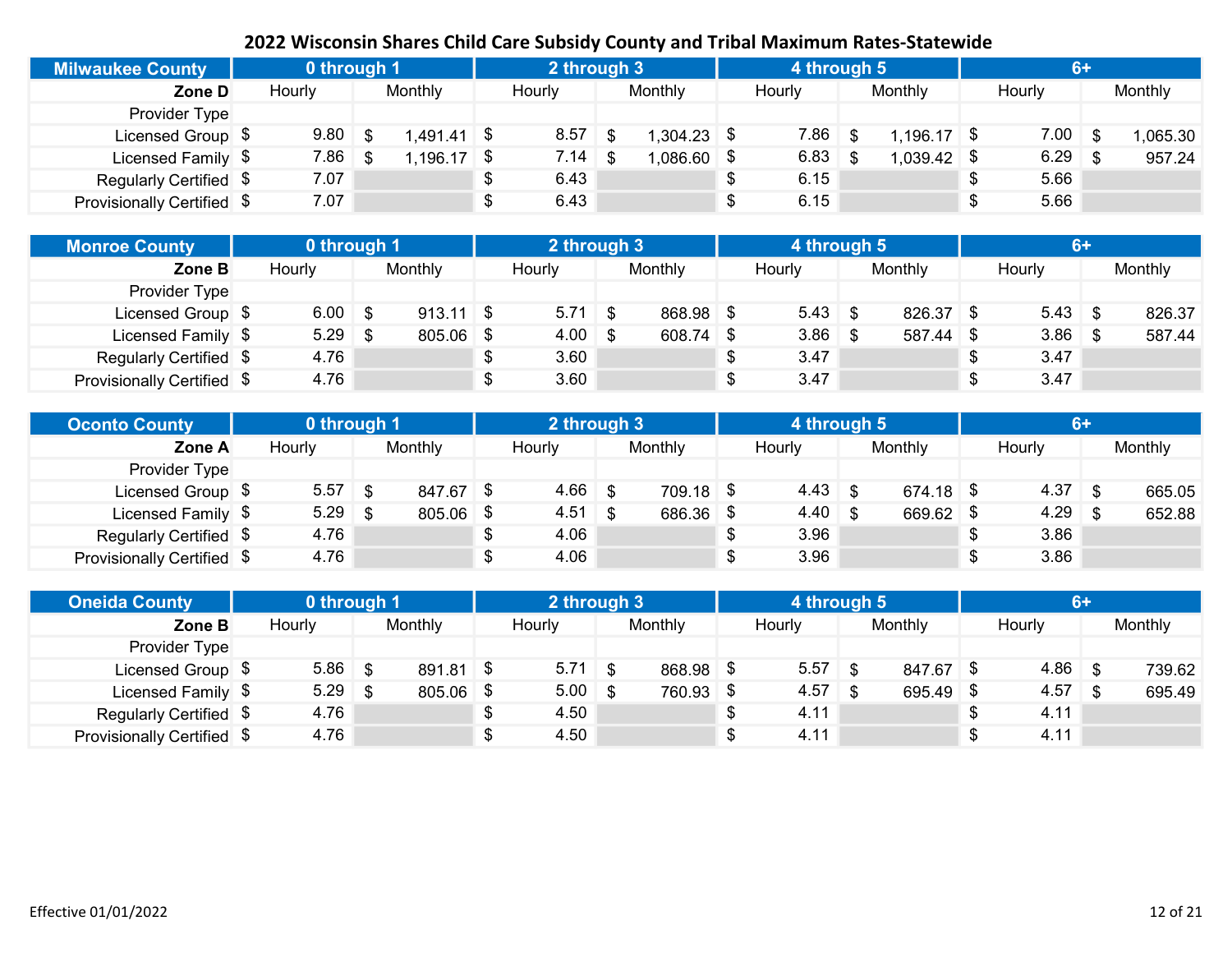| <b>Oneida Nation</b>       | 0 through 1 |     |             | 2 through 3 |               | 4 through 5 |             | 6+         |         |
|----------------------------|-------------|-----|-------------|-------------|---------------|-------------|-------------|------------|---------|
| Zone D                     | Hourly      |     | Monthly     | Hourly      | Monthly       | Hourly      | Monthly     | Hourly     | Monthly |
| Provider Type              |             |     |             |             |               |             |             |            |         |
| Licensed Group \$          | 8.20        | -\$ | 1,247.92 \$ | $6.86$ \$   | $1,043.99$ \$ | 6.14        | $934.42$ \$ | $6.14$ \$  | 934.42  |
| Licensed Family \$         | 5.29        |     | 805.06 \$   | $5.14$ \$   | 782.23 \$     | 4.86        | 739.62 \$   | $4.57$ \$  | 695.49  |
| Regularly Certified \$     | 4.76        |     |             | 4.63        |               | 4.37        |             | \$<br>4.11 |         |
| Provisionally Certified \$ | 4.76        |     |             | 4.63        |               | 4.37        |             | \$<br>4.11 |         |

| <b>Outagamie County</b>    | 0 through 1 |              |   | 2 through 3 |               | 4 through 5 |             | 6+          |         |
|----------------------------|-------------|--------------|---|-------------|---------------|-------------|-------------|-------------|---------|
| Zone C                     | Hourly      | Monthly      |   | Hourly      | Monthly       | Hourly      | Monthly     | Hourly      | Monthly |
| Provider Type              |             |              |   |             |               |             |             |             |         |
| Licensed Group \$          | $7.34$ \$   | $.117.04$ \$ |   | $6.94$ \$   | $1,056.16$ \$ | $6.49$ \$   | $987.68$ \$ | $6.43$ \$   | 978.55  |
| Licensed Family \$         | $6.14$ \$   | 934.42       | 8 | $5.29$ \$   | 805.06 \$     | $5.29$ \$   | $805.06$ \$ | $5.14$ \ \$ | 782.23  |
| Regularly Certified \$     | 5.53        |              |   | 4.76        |               | 4.76        |             | \$<br>4.63  |         |
| Provisionally Certified \$ | 5.53        |              |   | 4.76        |               | 4.76        |             | \$<br>4.63  |         |

| <b>Ozaukee County</b>      | 0 through 1 |           |      | 2 through 3 |               | 4 through 5 |               |   | $6+$      |         |
|----------------------------|-------------|-----------|------|-------------|---------------|-------------|---------------|---|-----------|---------|
| Zone C                     | Hourly      | Monthly   |      | Hourly      | Monthly       | Hourly      | Monthly       |   | Hourly    | Monthly |
| Provider Type              |             |           |      |             |               |             |               |   |           |         |
| Licensed Group \$          | $10.00$ \$  | ,521.85   | - \$ | $9.29$ \$   | $1,413.80$ \$ | $7.71 \&$   | $1,173.35$ \$ |   |           | 978.55  |
| Licensed Family \$         | $5.29$ \$   | 805.06 \$ |      |             | 782.23 \$     | 5.00        | 760.93 \$     |   | $4.89$ \$ | 744.19  |
| Regularly Certified \$     | 4.76        |           |      | 4.63        |               | 4.50        |               | Ъ | 4.40      |         |
| Provisionally Certified \$ | 4.76        |           |      | 4.63        |               | 4.50        |               |   | 4.40      |         |

| <b>Pepin County</b>        | 0 through 1 |           |      | 2 through 3 |           |    | 4 through 5 |           |      |           | 6+ |         |
|----------------------------|-------------|-----------|------|-------------|-----------|----|-------------|-----------|------|-----------|----|---------|
| Zone A                     | Hourly      | Monthly   |      | Hourly      | Monthly   |    | Hourly      | Monthly   |      | Hourly    |    | Monthly |
| Provider Type              |             |           |      |             |           |    |             |           |      |           |    |         |
| Licensed Group \$          | $5.86$ \$   | 891.81 \$ |      | $5.43$ \$   | 826.37 \$ |    | $5.00$ \$   | 760.93 \$ |      | $5.00$ \$ |    | 760.93  |
| Licensed Family \$         | $5.29$ \$   | 805.06    | - \$ | $4.86$ \$   | 739.62 \$ |    | $4.57$ \$   | 695.49    | - \$ | $4.57$ \$ |    | 695.49  |
| Regularly Certified \$     | 4.76        |           | \$   | 4.37        |           | S  | 4.11        |           | \$   | 4.11      |    |         |
| Provisionally Certified \$ | 4.76        |           |      | 4.37        |           | \$ | 4.11        |           | \$   | 4.11      |    |         |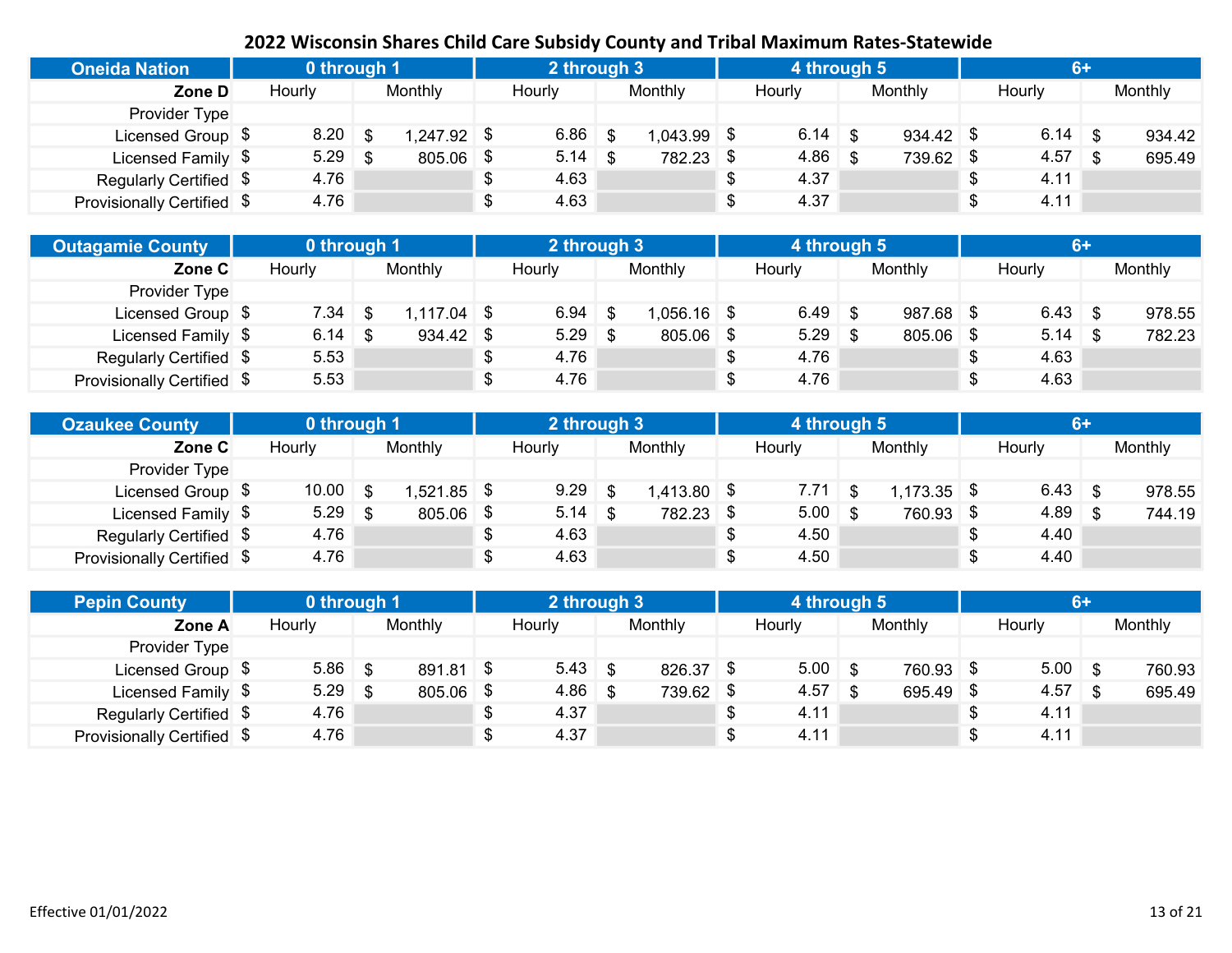| <b>Pierce County</b>       | 0 through 1 |      |           | 2 through 3        |             | 4 through 5 |           | $6+$      |         |
|----------------------------|-------------|------|-----------|--------------------|-------------|-------------|-----------|-----------|---------|
| Zone B                     | Hourly      |      | Monthly   | Hourly             | Monthly     | Hourly      | Monthly   | Hourly    | Monthly |
| Provider Type              |             |      |           |                    |             |             |           |           |         |
| Licensed Group \$          | 6.57        | \$.  | 999.86 \$ | $6.29$ \$          | $957.24$ \$ | $5.71$ \$   | 868.98 \$ | $5.71$ \$ | 868.98  |
| Licensed Family \$         | 5.29        | . \$ | 805.06 \$ | $5.00 \, \text{S}$ | 760.93 \$   | $4.71$ \$   | 716.79 \$ | $4.57$ \$ | 695.49  |
| Regularly Certified \$     | 4.76        |      |           | 4.50               |             | 4.24        |           | 4.11      |         |
| Provisionally Certified \$ | 4.76        |      |           | 4.50               |             | 4.24        |           | 4.11      |         |

| <b>Polk County</b>         | 0 through 1 |           |   | 2 through 3 |           |   | 4 through 5 |             | 6+         |         |
|----------------------------|-------------|-----------|---|-------------|-----------|---|-------------|-------------|------------|---------|
| Zone A                     | Hourly      | Monthly   |   | Hourly      | Monthly   |   | Hourly      | Monthly     | Hourly     | Monthly |
| Provider Type              |             |           |   |             |           |   |             |             |            |         |
| Licensed Group \$          | $5.43$ \$   | 826.37 \$ |   | $5.29$ \$   | 805.06 \$ |   | $5.14$ \ \$ | 782.23 \$   | $5.00$ \$  | 760.93  |
| Licensed Family \$         | $5.29$ \$   | 805.06    | 8 | $4.29$ \$   | 652.88 \$ |   | $4.14$ \$   | $630.05$ \$ |            | 630.05  |
| Regularly Certified \$     | 4.76        |           |   | 3.86        |           |   | 3.73        |             | \$<br>3.73 |         |
| Provisionally Certified \$ | 4.76        |           |   | 3.86        |           | S | 3.73        |             | \$<br>3.73 |         |

| <b>Portage County</b>      | 0 through 1 |             | 2 through 3     |             | 4 through 5 |           | 67         |         |
|----------------------------|-------------|-------------|-----------------|-------------|-------------|-----------|------------|---------|
| Zone C                     | Hourly      | Monthly     | Hourly          | Monthly     | Hourly      | Monthly   | Hourly     | Monthly |
| Provider Type              |             |             |                 |             |             |           |            |         |
| Licensed Group \$          | $6.43$ \$   | $978.55$ \$ | $6.17$ \$       | $938.98$ \$ | 5.80        | 882.67 \$ | $5.29$ \$  | 805.06  |
| Licensed Family \$         | $5.29$ \$   | 805.06      | \$<br>$5.14$ \$ | 782.23 \$   | 5.00        | 760.93 \$ | $5.00$ \$  | 760.93  |
| Regularly Certified \$     | 4.76        |             | 4.63            |             | 4.50        |           | 4.50       |         |
| Provisionally Certified \$ | 4.76        |             | 4.63            |             | 4.50        |           | \$<br>4.50 |         |

| <b>Potawatomi Tribe</b>           | 0 through 1 |         |      | 2 through 3 |           | 4 through 5 |           | $6+$       |         |
|-----------------------------------|-------------|---------|------|-------------|-----------|-------------|-----------|------------|---------|
| Zone A                            | Hourly      | Monthly |      | Hourly      | Monthly   | Hourly      | Monthly   | Hourly     | Monthly |
| Provider Type                     |             |         |      |             |           |             |           |            |         |
| Licensed Group \$                 | $5.86$ \$   | 891.81  | ∣\$  | $5.43$ \$   | 826.37 \$ | $5.14$ \ \$ | 782.23 \$ | $5.00$ \$  | 760.93  |
| Licensed Family \$                | $5.29$ \$   | 805.06  | - \$ | $4.57$ \$   | 695.49 \$ | $4.29$ \$   | 652.88    | $4.29$ \$  | 652.88  |
| Regularly Certified \$            | 4.76        |         |      | 4.11        |           | 3.86        |           | \$<br>3.86 |         |
| <b>Provisionally Certified \$</b> | 4.76        |         |      | 4.11        |           | 3.86        |           | \$<br>3.86 |         |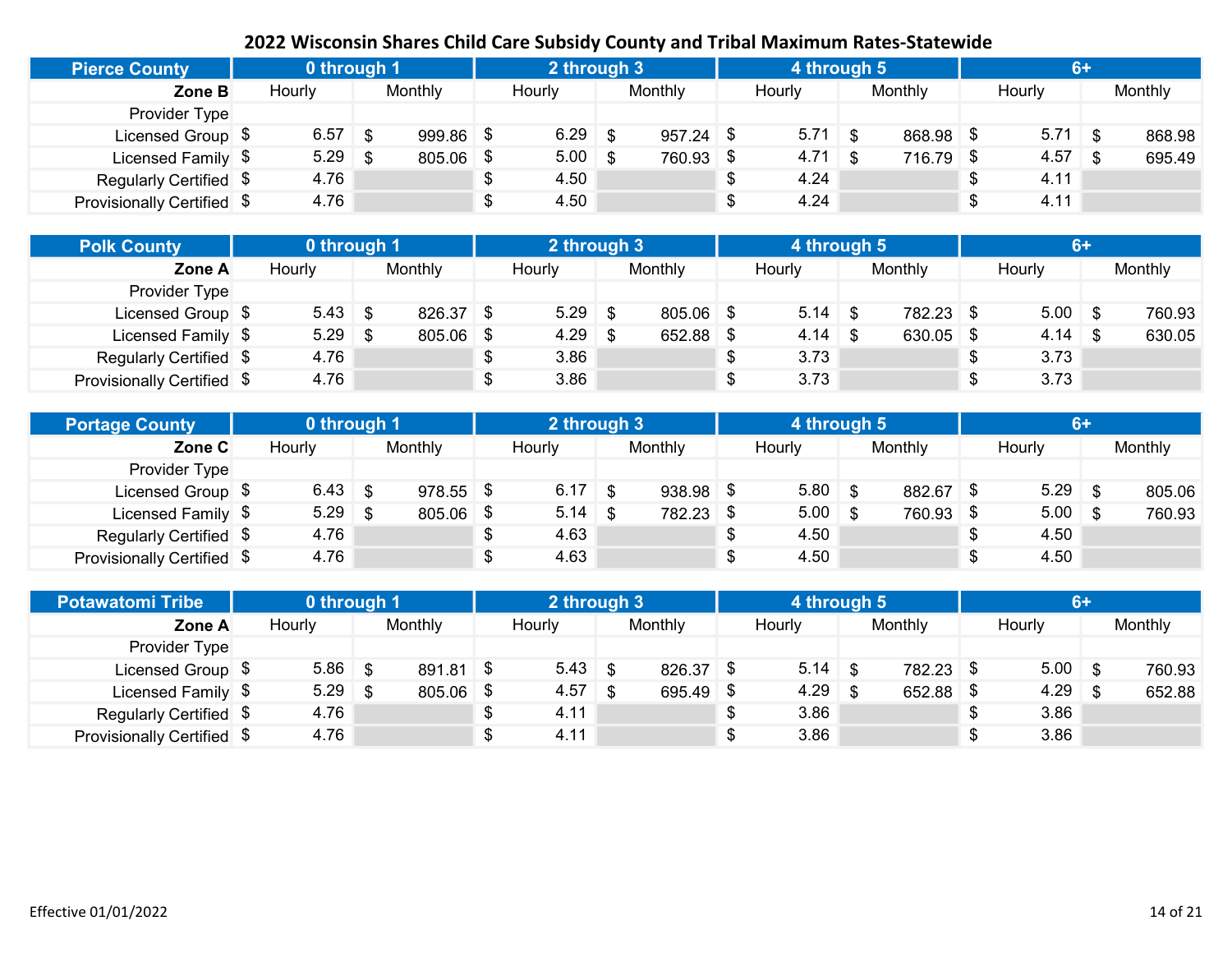| <b>Price County</b>        | 0 through 1 |     |           | 2 through 3     |     |             | 4 through 5 |      |             | $6+$       |         |
|----------------------------|-------------|-----|-----------|-----------------|-----|-------------|-------------|------|-------------|------------|---------|
| Zone A                     | Hourly      |     | Monthly   | Hourly          |     | Monthly     | Hourly      |      | Monthly     | Hourly     | Monthly |
| Provider Type              |             |     |           |                 |     |             |             |      |             |            |         |
| Licensed Group \$          | $5.43$ \$   |     | 826.37 \$ | $4.43 \quad$ \$ |     | $674.18$ \$ | 4.29        | - \$ | $652.88$ \$ | $3.71$ \$  | 564.61  |
| Licensed Family \$         | 5.29        | ∣\$ | 805.06    | 3.57            | -\$ | 543.30 \$   | $3.43$ \$   |      | $522.00$ \$ | $3.43$ \$  | 522.00  |
| Regularly Certified \$     | 4.76        |     |           | 3.21            |     |             | 3.09        |      |             | \$<br>3.09 |         |
| Provisionally Certified \$ | 4.76        |     |           | 3.21            |     |             | 3.09        |      |             | \$<br>3.09 |         |

| <b>Racine County</b>       | 0 through 1 |         |      | 2 through 3 |             |    | 4 through 5 |             | $6+$       |         |
|----------------------------|-------------|---------|------|-------------|-------------|----|-------------|-------------|------------|---------|
| Zone D                     | Hourly      | Monthly |      | Hourly      | Monthly     |    | Hourly      | Monthly     | Hourly     | Monthly |
| Provider Type              |             |         |      |             |             |    |             |             |            |         |
| Licensed Group \$          | 8.91        | ,355.97 | - \$ | $7.89$ \$   | 1,200.74 \$ |    | $6.57$ \$   | $999.86$ \$ | $5.29$ \$  | 805.06  |
| Licensed Family \$         | $5.86$ \$   | 891.81  | \$   | $5.57$ \$   | 847.67 \$   |    | $5.14$ \ \$ | 782.23 \$   | $5.14$ \$  | 782.23  |
| Regularly Certified \$     | 5.27        |         |      | 5.01        |             | \$ | 4.63        |             | \$<br>4.63 |         |
| Provisionally Certified \$ | 5.27        |         |      | 5.01        |             | S  | 4.63        |             | \$<br>4.63 |         |

| <b>Red Cliff Tribe</b>     | 0 through 1 |             |    | 2 through 3     |             | 4 through 5 |           | <b>6+</b>  |         |
|----------------------------|-------------|-------------|----|-----------------|-------------|-------------|-----------|------------|---------|
| Zone A                     | Hourly      | Monthly     |    | Hourly          | Monthly     | Hourly      | Monthly   | Hourly     | Monthly |
| Provider Type              |             |             |    |                 |             |             |           |            |         |
| Licensed Group \$          | $5.86$ \$   | $891.81$ \$ |    | $5.43$ \$       | $826.37$ \$ | $5.00$ \$   | 760.93 \$ | $5.00$ \$  | 760.93  |
| Licensed Family \$         | $5.29$ \$   | 805.06      | -S | $4.43 \quad$ \$ | 674.18 \$   | $4.29$ \$   | 652.88 \$ | $4.29$ \$  | 652.88  |
| Regularly Certified \$     | 4.76        |             | \$ | 3.99            |             | 3.86        |           | 3.86       |         |
| Provisionally Certified \$ | 4.76        |             |    | 3.99            |             | 3.86        |           | \$<br>3.86 |         |

| <b>Richland County</b>     | 0 through 1 |           |      | 2 through 3 |           | 4 through 5 |             |    |           | $6+$ |         |
|----------------------------|-------------|-----------|------|-------------|-----------|-------------|-------------|----|-----------|------|---------|
| Zone B                     | Hourly      | Monthly   |      | Hourly      | Monthly   | Hourly      | Monthly     |    | Hourly    |      | Monthly |
| Provider Type              |             |           |      |             |           |             |             |    |           |      |         |
| Licensed Group \$          | $5.86$ \$   | 891.81 \$ |      | $5.43$ \$   | 826.37 \$ | $5.00$ \$   | 760.93 \$   |    | $5.00$ \$ |      | 760.93  |
| Licensed Family \$         | $5.29$ \$   | 805.06    | - \$ | $4.57$ \$   | 695.49 \$ | $4.43$ \$   | $674.18$ \$ |    | $4.31$ \$ |      | 655.92  |
| Regularly Certified \$     | 4.76        |           |      | 4.11        |           | 3.99        |             | ა  | 3.88      |      |         |
| Provisionally Certified \$ | 4.76        |           |      | 4.11        |           | 3.99        |             | \$ | 3.88      |      |         |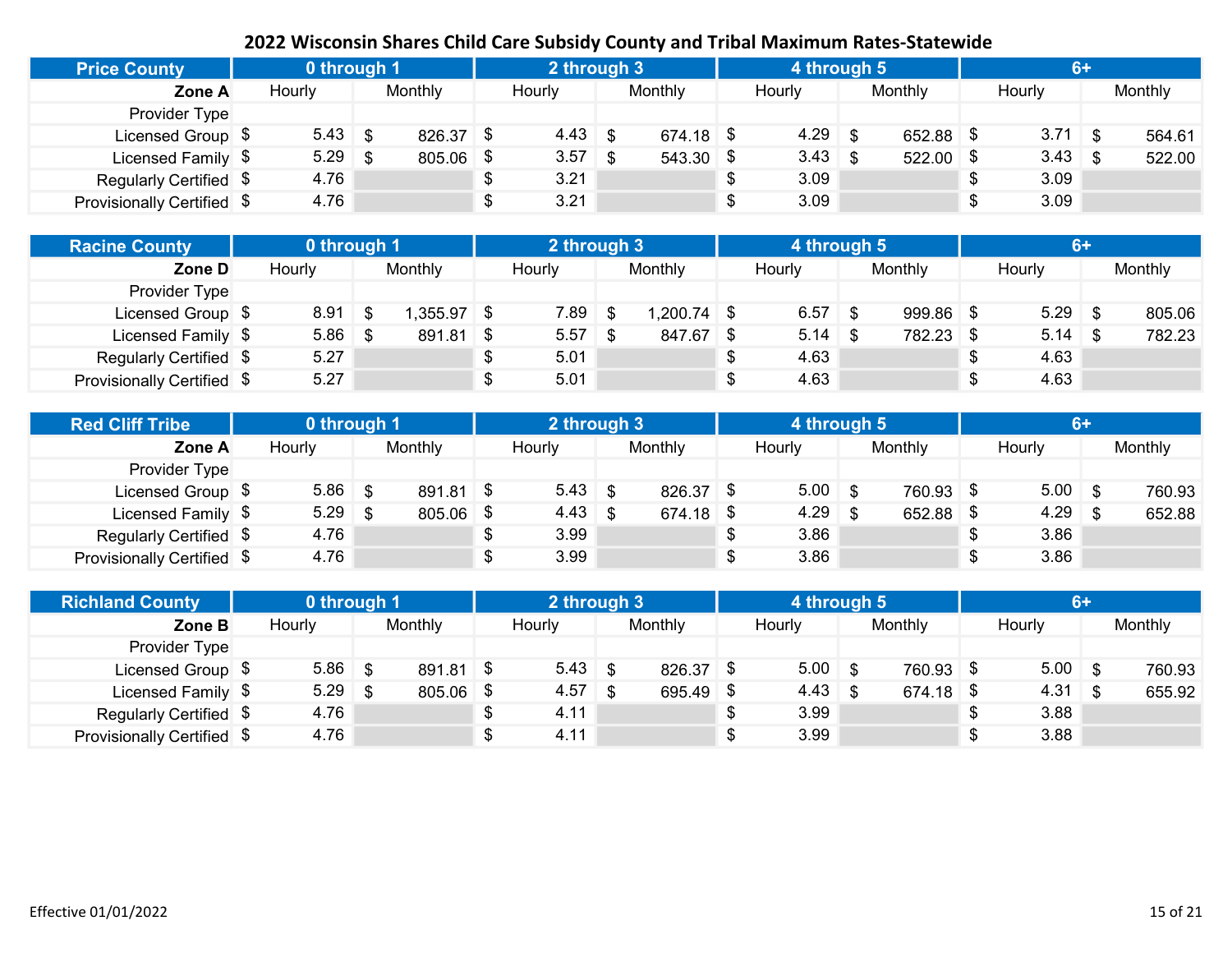| <b>Rock County</b>         | 0 through 1 |      |              | 2 through 3 |             | 4 through 5 |           | $6+$       |         |
|----------------------------|-------------|------|--------------|-------------|-------------|-------------|-----------|------------|---------|
| Zone D                     | Hourly      |      | Monthly      | Hourly      | Monthly     | Hourly      | Monthly   | Hourly     | Monthly |
| Provider Type              |             |      |              |             |             |             |           |            |         |
| Licensed Group \$          | 7.20        |      | $.095.73$ \$ | $6.36$ \$   | $967.90$ \$ | 5.57        | 847.67 \$ | $5.57$ \$  | 847.67  |
| Licensed Family \$         | 5.71        | - \$ | 868.98       | $5.29$ \$   | 805.06 \$   | 5.14        | 782.23 \$ | $5.14$ \$  | 782.23  |
| Regularly Certified \$     | 5.14        |      |              | 4.76        |             | 4.63        |           | \$<br>4.63 |         |
| Provisionally Certified \$ | 5.14        |      |              | 4.76        |             | 4.63        |           | \$<br>4.63 |         |

| <b>Rusk County</b>         | 0 through 1 |         |     | 2 through 3 |           | 4 through 5     |             |    | $6+$      |         |
|----------------------------|-------------|---------|-----|-------------|-----------|-----------------|-------------|----|-----------|---------|
| Zone B                     | Hourly      | Monthly |     | Hourly      | Monthly   | Hourly          | Monthly     |    | Hourly    | Monthly |
| Provider Type              |             |         |     |             |           |                 |             |    |           |         |
| Licensed Group \$          | $5.86$ \$   | 891.81  | ∣\$ | $5.43$ \$   | 826.37 \$ | $5.00$ \$       | 760.93 \$   |    | $5.00$ \$ | 760.93  |
| Licensed Family \$         | $5.29$ \$   | 805.06  |     | $4.57$ \$   | 695.49 \$ | $4.43 \quad$ \$ | $674.18$ \$ |    | $4.29$ \$ | 652.88  |
| Regularly Certified \$     | 4.76        |         |     | 4.11        |           | 3.99            |             | S. | 3.86      |         |
| Provisionally Certified \$ | 4.76        |         |     | 4.11        |           | 3.99            |             | \$ | 3.86      |         |

| <b>Sauk County</b>         | 0 through 1 |              | 2 through 3     |             | 4 through 5 |             | $6+$        |         |
|----------------------------|-------------|--------------|-----------------|-------------|-------------|-------------|-------------|---------|
| Zone C                     | Hourly      | Monthly      | Hourly          | Monthly     | Hourly      | Monthly     | Hourly      | Monthly |
| Provider Type              |             |              |                 |             |             |             |             |         |
| Licensed Group \$          | 7.00        | $.065.30$ \$ | $6.29$ \$       | $957.24$ \$ | 6.00        | $913.11$ \$ | $5.29$ \$   | 805.06  |
| Licensed Family \$         | $5.43$ \$   | 826.37       | \$<br>$5.29$ \$ | 805.06 \$   | 5.14        | 782.23 \$   | $5.00 \t S$ | 760.93  |
| Regularly Certified \$     | 4.89        |              | 4.76            |             | 4.63        |             | 4.50        |         |
| Provisionally Certified \$ | 4.89        |              | 4.76            |             | 4.63        |             | 4.50        |         |

| <b>Sawyer County</b>       | 0 through 1 |         |     | 2 through 3  |             |    | 4 through 5     |     |             |                 | 6+ |         |
|----------------------------|-------------|---------|-----|--------------|-------------|----|-----------------|-----|-------------|-----------------|----|---------|
| Zone A                     | Hourly      | Monthly |     | Hourly       | Monthly     |    | Hourly          |     | Monthly     | Hourly          |    | Monthly |
| Provider Type              |             |         |     |              |             |    |                 |     |             |                 |    |         |
| Licensed Group \$          | $5.43$ \$   | 826.37  | -\$ | $4.57$ \$    | 695.49 \$   |    | $4.43 \quad$ \$ |     | $674.18$ \$ | $4.43 \quad$ \$ |    | 674.18  |
| Licensed Family \$         | $5.29$ \$   | 805.06  | -\$ | $4.43 \quad$ | $674.18$ \$ |    | 4.29            | ∣\$ | 652.88      | $4.29$ \$       |    | 652.88  |
| Regularly Certified \$     | 4.76        |         | \$  | 3.99         |             | S  | 3.86            |     |             | \$<br>3.86      |    |         |
| Provisionally Certified \$ | 4.76        |         | \$  | 3.99         |             | \$ | 3.86            |     |             | \$<br>3.86      |    |         |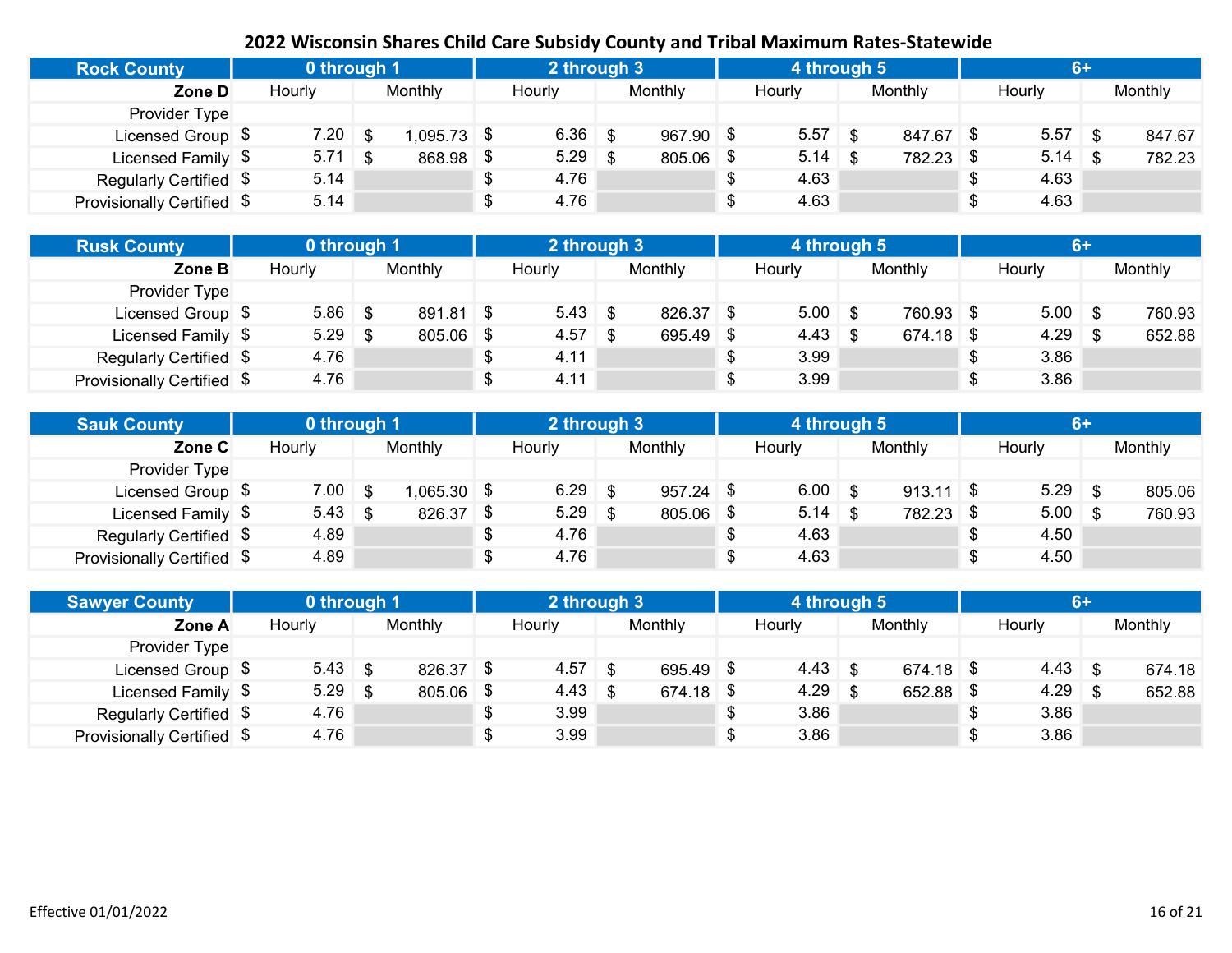| <b>Shawano County</b>      | 0 through 1 |             | 2 through 3 |           | 4 through 5 |             | $6+$       |         |
|----------------------------|-------------|-------------|-------------|-----------|-------------|-------------|------------|---------|
| Zone A                     | Hourly      | Monthly     | Hourly      | Monthly   | Hourly      | Monthly     | Hourly     | Monthly |
| Provider Type              |             |             |             |           |             |             |            |         |
| Licensed Group \$          | $5.43$ \$   | $826.37$ \$ | $5.14$ \$   | 782.23 \$ | 4.57        | $695.49$ \$ | $4.57$ \$  | 695.49  |
| Licensed Family \$         | 5.29        | 805.06 \$   | $5.00$ \$   | 760.93 \$ | 4.29        | 652.88      | $4.29$ \$  | 652.88  |
| Regularly Certified \$     | 4.76        |             | 4.50        |           | 3.86        |             | 3.86       |         |
| Provisionally Certified \$ | 4.76        |             | 4.50        |           | 3.86        |             | \$<br>3.86 |         |

| <b>Sheboygan County</b>    | 0 through 1 |              | 2 through 3 |             | 4 through 5 |             | $6+$       |         |
|----------------------------|-------------|--------------|-------------|-------------|-------------|-------------|------------|---------|
| Zone C                     | Hourly      | Monthly      | Hourly      | Monthly     | Hourly      | Monthly     | Hourly     | Monthly |
| Provider Type              |             |              |             |             |             |             |            |         |
| Licensed Group \$          | $8.86$ \$   | $.348.36$ \$ | $6.57$ \$   | 999.86 \$   | $6.43$ \$   | $978.55$ \$ | $6.43$ \$  | 978.55  |
| Licensed Family \$         | $8.71$ \$   | $,325.53$ \$ | $6.43$ \$   | $978.55$ \$ | $6.29$ \$   | 957.24      | $6.29$ \$  | 957.24  |
| Regularly Certified \$     | 7.84        |              | 5.79        |             | 5.66        |             | \$<br>5.66 |         |
| Provisionally Certified \$ | 7.84        |              | 5.79        |             | 5.66        |             | \$<br>5.66 |         |

| <b>Sokaogon Tribe</b>      | 0 through 1 |             |    | 2 through 3 |             | 4 through 5 |             | 67         |         |
|----------------------------|-------------|-------------|----|-------------|-------------|-------------|-------------|------------|---------|
| Zone A                     | Hourly      | Monthly     |    | Hourly      | Monthly     | Hourly      | Monthly     | Hourly     | Monthly |
| Provider Type              |             |             |    |             |             |             |             |            |         |
| Licensed Group \$          | $5.86$ \$   | $891.81$ \$ |    | $5.43$ \$   | $826.37$ \$ | 5.14        | 782.23 \$   | $5.00$ \$  | 760.93  |
| Licensed Family \$         | $5.29$ \$   | 805.06      | \$ | $4.57$ \$   | 695.49 \$   | 4.29        | $652.88$ \$ | $4.29$ \$  | 652.88  |
| Regularly Certified \$     | 4.76        |             | ง  | 4.11        |             | 3.86        |             | 3.86       |         |
| Provisionally Certified \$ | 4.76        |             |    | 4.11        |             | 3.86        |             | \$<br>3.86 |         |

| <b>St. Croix County</b>    | 0 through 1 |         |      | 2 through 3 |             | 4 through 5 |             | 6+         |         |
|----------------------------|-------------|---------|------|-------------|-------------|-------------|-------------|------------|---------|
| Zone B                     | Hourly      | Monthly |      | Hourly      | Monthly     | Hourly      | Monthly     | Hourly     | Monthly |
| Provider Type              |             |         |      |             |             |             |             |            |         |
| Licensed Group \$          | 7.57        | .152.04 |      | $6.57$ \$   | $999.86$ \$ | $6.43$ \$   | $978.55$ \$ | $5.46$ \$  | 830.93  |
| Licensed Family \$         | $5.29$ \$   | 805.06  | - \$ | $4.86$ \$   | 739.62 \$   | $4.71$ \$   | 716.79 \$   | $4.57$ \$  | 695.49  |
| Regularly Certified \$     | 4.76        |         |      | 4.37        |             | 4.24        |             | \$<br>4.11 |         |
| Provisionally Certified \$ | 4.76        |         |      | 4.37        |             | 4.24        |             | \$<br>4.11 |         |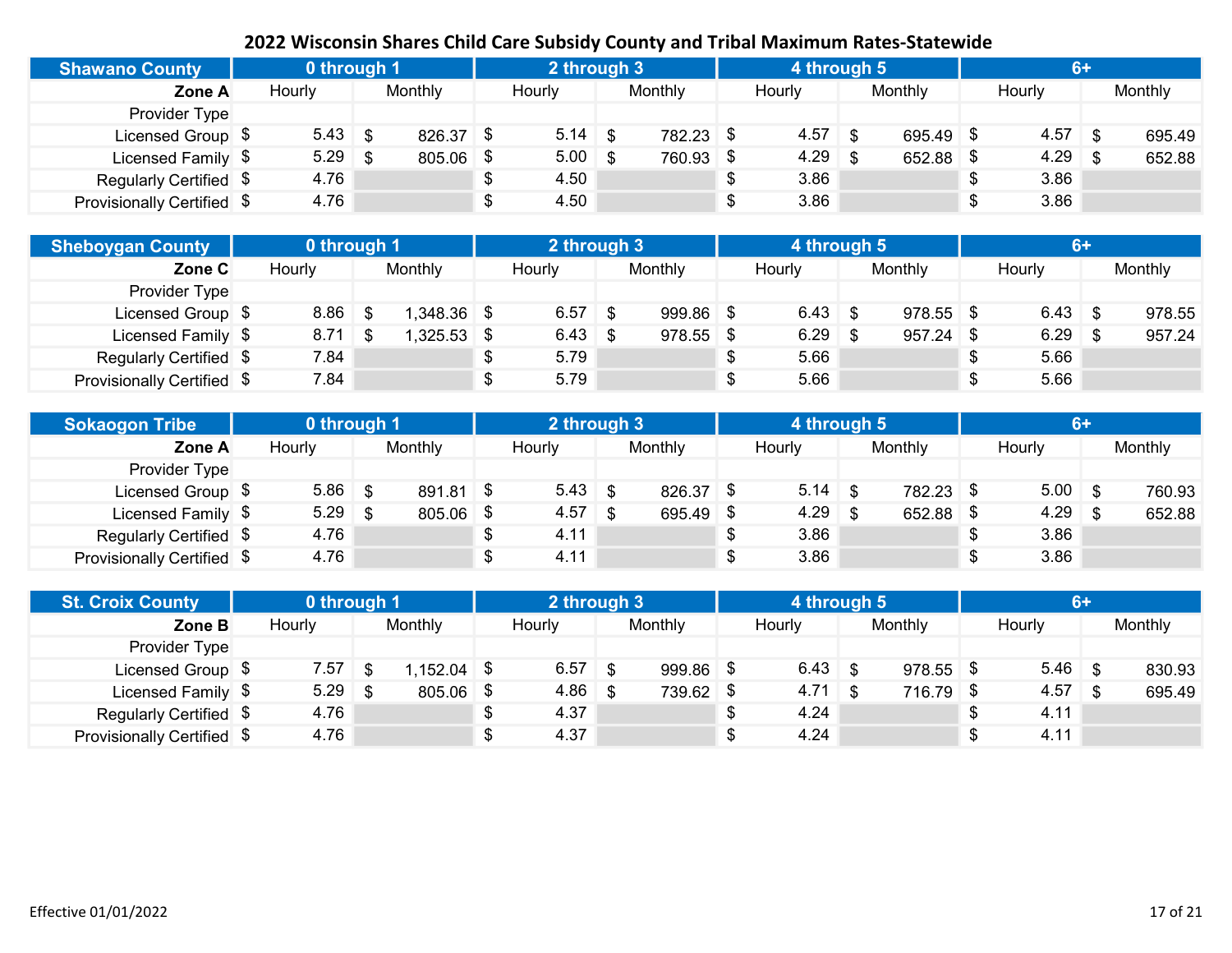| Stockbridge-<br><b>Munsee Tribe</b> | 0 through 1     |     |           |  | 2 through 3   |           | 4 through 5 |      |             | $6+$       |         |
|-------------------------------------|-----------------|-----|-----------|--|---------------|-----------|-------------|------|-------------|------------|---------|
| Zone A                              | Hourly          |     | Monthly   |  | <b>Hourly</b> | Monthly   | Hourly      |      | Monthly     | Hourly     | Monthly |
| Provider Type                       |                 |     |           |  |               |           |             |      |             |            |         |
| Licensed Group \$                   | $5.43 \quad$ \$ |     | 826.37 \$ |  | $5.14$ \$     | 782.23 \$ | 4.57        | \$   | 695.49 \$   | $4.57$ \$  | 695.49  |
| Licensed Family \$                  | 5.29            | -\$ | 805.06 \$ |  | $5.00$ \$     | 760.93 \$ | 4.29        | - \$ | $652.88$ \$ | $4.29$ \$  | 652.88  |
| Regularly Certified \$              | 4.76            |     |           |  | 4.50          |           | \$<br>3.86  |      |             | \$<br>3.86 |         |
| Provisionally Certified \$          | 4.76            |     |           |  | 4.50          |           | \$<br>3.86  |      |             | \$<br>3.86 |         |

| <b>Taylor County</b>       | 0 through 1 |           |     | 2 through 3 |           | 4 through 5 |           | 6+         |         |
|----------------------------|-------------|-----------|-----|-------------|-----------|-------------|-----------|------------|---------|
| Zone A                     | Hourly      | Monthly   |     | Hourly      | Monthly   | Hourly      | Monthly   | Hourly     | Monthly |
| Provider Type              |             |           |     |             |           |             |           |            |         |
| Licensed Group \$          | $5.86$ \$   | 891.81 \$ |     | $5.71$ \$   | 868.98 \$ | 5.57        | 847.67 \$ | $4.71$ \$  | 716.79  |
| Licensed Family \$         | $5.29$ \$   | 805.06    | -\$ | $4.71$ \$   | 716.79 \$ | 4.57        | 695.49    | $4.57$ \$  | 695.49  |
| Regularly Certified \$     | 4.76        |           |     | 4.24        |           | 4.11        |           | \$<br>4.11 |         |
| Provisionally Certified \$ | 4.76        |           |     | 4.24        |           | 4.11        |           | \$<br>4.11 |         |

| Trempealeau County         | 0 through 1 |             | 2 through 3     |             | 4 through 5        |           |                    |         |
|----------------------------|-------------|-------------|-----------------|-------------|--------------------|-----------|--------------------|---------|
| Zone A                     | Hourly      | Monthly     | Hourly          | Monthly     | Hourly             | Monthly   | Hourly             | Monthly |
| Provider Type              |             |             |                 |             |                    |           |                    |         |
| Licensed Group \$          | $6.00$ \$   | $913.11$ \$ | $5.43$ \$       | 826.37 \$   | 5.03               | 765.49 \$ | $5.03$ \$          | 765.49  |
| Licensed Family \$         | $5.29$ \$   | 805.06      | \$<br>$4.14$ \$ | $630.05$ \$ | $4.00 \, \text{S}$ | 608.74 \$ | $4.00 \, \text{S}$ | 608.74  |
| Regularly Certified \$     | 4.76        |             | 3.73            |             | 3.60               |           | 3.60               |         |
| Provisionally Certified \$ | 4.76        |             | 3.73            |             | 3.60               |           | 3.60               |         |

| <b>Vernon County</b>       | 0 through 1 |      |               | 2 through 3 |             | 4 through 5 |             | 6+              |         |
|----------------------------|-------------|------|---------------|-------------|-------------|-------------|-------------|-----------------|---------|
| Zone A                     | Hourly      |      | Monthly       | Hourly      | Monthly     | Hourly      | Monthly     | Hourly          | Monthly |
| Provider Type              |             |      |               |             |             |             |             |                 |         |
| Licensed Group \$          | 8.09        | -\$  | $1,231.18$ \$ | $7.77$ \$   | 1,182.48 \$ | $6.23$ \$   | $948.11$ \$ | $6.23$ \$       | 948.11  |
| Licensed Family \$         | 5.29        | - \$ | 805.06 \$     | $4.43$ \$   | $674.18$ \$ | $4.29$ \$   | 652.88      | \$<br>$4.29$ \$ | 652.88  |
| Regularly Certified \$     | 4.76        |      |               | 3.99        |             | 3.86        |             | \$<br>3.86      |         |
| Provisionally Certified \$ | 4.76        |      |               | 3.99        |             | 3.86        |             | \$<br>3.86      |         |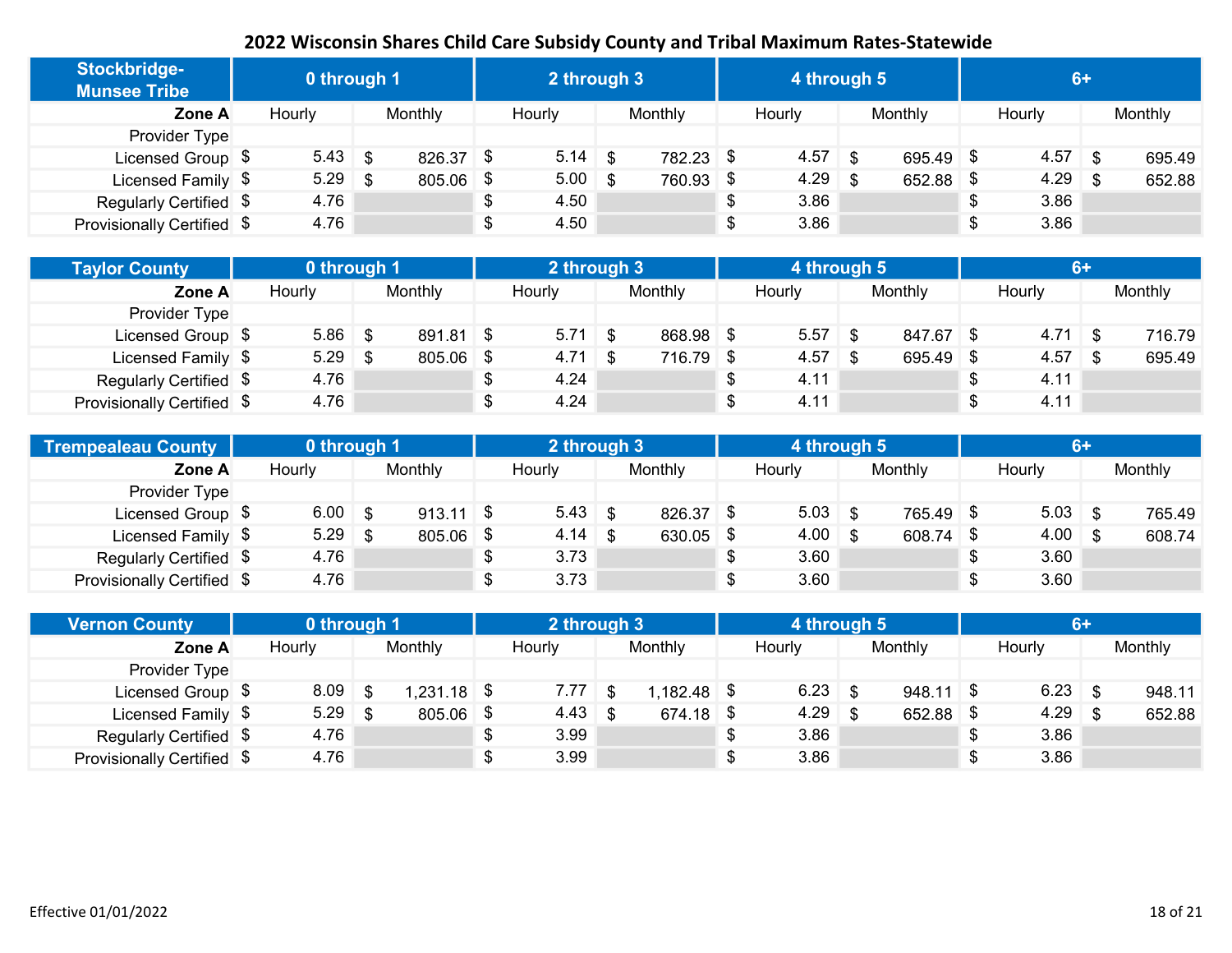| <b>Vilas County</b>        | 0 through 1 |      |           |   | 2 through 3 |             | 4 through 5 |             |            | $6+$ |         |
|----------------------------|-------------|------|-----------|---|-------------|-------------|-------------|-------------|------------|------|---------|
| Zone A                     | Hourly      |      | Monthly   |   | Hourly      | Monthly     | Hourly      | Monthly     | Hourly     |      | Monthly |
| Provider Type              |             |      |           |   |             |             |             |             |            |      |         |
| Licensed Group \$          | 6.86        | - \$ | .043.99   | 8 | $5.86$ \$   | $891.81$ \$ | $5.14$ \$   | 782.23 \$   | $5.14$ \$  |      | 782.23  |
| Licensed Family \$         | $5.29$ \$   |      | 805.06 \$ |   | $4.43$ \$   | $674.18$ \$ | $4.29$ \$   | $652.88$ \$ | $4.29$ \$  |      | 652.88  |
| Regularly Certified \$     | 4.76        |      |           |   | 3.99        |             | 3.86        |             | \$<br>3.86 |      |         |
| Provisionally Certified \$ | 4.76        |      |           |   | 3.99        |             | 3.86        |             | \$<br>3.86 |      |         |

| <b>Walworth County</b>     | 0 through 1 |              |      | 2 through 3 |             | 4 through 5 |             | $6+$       |         |
|----------------------------|-------------|--------------|------|-------------|-------------|-------------|-------------|------------|---------|
| Zone C                     | Hourly      | Monthly      |      | Hourly      | Monthly     | Hourly      | Monthly     | Hourly     | Monthly |
| Provider Type              |             |              |      |             |             |             |             |            |         |
| Licensed Group \$          | $8.49$ \$   | $.292.05$ \$ |      | $6.54$ \$   | $995.29$ \$ | $5.29$ \$   | $805.06$ \$ | $5.29$ \$  | 805.06  |
| Licensed Family \$         | $5.71$ \$   | 868.98       | - \$ | $5.14$ \ \$ | 782.23 \$   | $5.00$ \$   | 760.93 \$   | $5.00$ \$  | 760.93  |
| Regularly Certified \$     | 5.14        |              |      | 4.63        |             | 4.50        |             | 4.50       |         |
| Provisionally Certified \$ | 5.14        |              |      | 4.63        |             | 4.50        |             | \$<br>4.50 |         |

| <b>Washburn County</b>     | 0 through 1 |                |      | 2 through 3        |           | 4 through 5  |             |   | $6+$      |         |
|----------------------------|-------------|----------------|------|--------------------|-----------|--------------|-------------|---|-----------|---------|
| Zone A                     | Hourly      | <b>Monthly</b> |      | Hourly             | Monthly   | Hourly       | Monthly     |   | Hourly    | Monthly |
| Provider Type              |             |                |      |                    |           |              |             |   |           |         |
| Licensed Group \$          |             | 826.37         | - \$ | $4.71 \; \text{S}$ | 716.79 \$ | $4.40 \,$ \$ | 669.62 \$   |   | $4.29$ \$ | 652.88  |
| Licensed Family \$         | $5.29$ \$   | 805.06         | S.   | $4.43 \quad$ \$    | 674.18 \$ | 4.29         | $652.88$ \$ |   | $4.29$ \$ | 652.88  |
| Regularly Certified \$     | 4.76        |                | \$   | 3.99               |           | 3.86         |             |   | 3.86      |         |
| Provisionally Certified \$ | 4.76        |                | \$   | 3.99               |           | 3.86         |             | ¢ | 3.86      |         |

| <b>Washington County</b>   | 0 through 1 |              |  | 2 through 3 |             | 4 through 5 |             |           | $6+$ |         |
|----------------------------|-------------|--------------|--|-------------|-------------|-------------|-------------|-----------|------|---------|
| Zone C                     | Hourly      | Monthly      |  | Hourly      | Monthly     | Hourly      | Monthly     | Hourly    |      | Monthly |
| Provider Type              |             |              |  |             |             |             |             |           |      |         |
| Licensed Group \$          | $8.29$ \$   | $,261.61$ \$ |  |             | 1,086.60 \$ | $6.14$ \$   | $934.42$ \$ | $5.71$ \$ |      | 868.98  |
| Licensed Family \$         | $6.29$ \$   | $957.24$ \$  |  | $6.14$ \$   | $934.42$ \$ | $5.71$ \$   | 868.98 \$   | $5.71$ \$ |      | 868.98  |
| Regularly Certified \$     | 5.66        |              |  | 5.53        |             | 5.14        |             | 5.14      |      |         |
| Provisionally Certified \$ | 5.66        |              |  | 5.53        |             | 5.14        |             | 5.14      |      |         |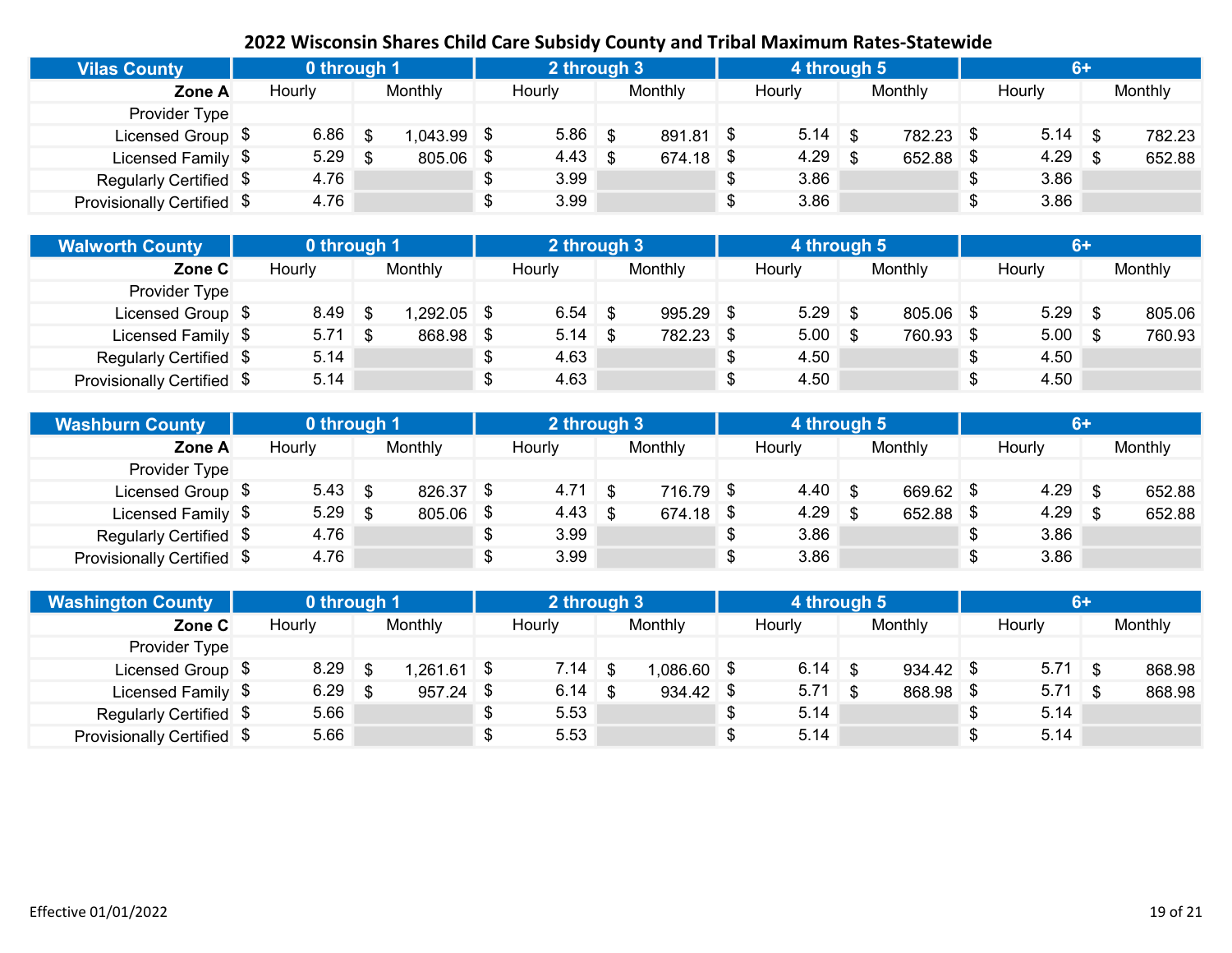| <b>Waukesha County</b>     | 0 through 1 |              |  | 2 through 3 |               | 4 through 5 |                     | $6+$       |          |
|----------------------------|-------------|--------------|--|-------------|---------------|-------------|---------------------|------------|----------|
| Zone D                     | Hourly      | Monthly      |  | Hourly      | Monthly       | Hourly      | Monthly             | Hourly     | Monthly  |
| Provider Type              |             |              |  |             |               |             |                     |            |          |
| Licensed Group \$          | 9.54        | $.451.84$ \$ |  | $8.57$ \$   | l,304.23 \$   | 7.37        | \$<br>$1,121.60$ \$ | $7.00$ \$  | 1,065.30 |
| Licensed Family \$         | 7.14        | $,086.60$ \$ |  | $7.00 \t S$ | $1,065.30$ \$ | 6.43        | 978.55              | $6.43$ \$  | 978.55   |
| Regularly Certified \$     | 6.43        |              |  | 6.30        |               | 5.79        |                     | \$<br>5.79 |          |
| Provisionally Certified \$ | 6.43        |              |  | 6.30        |               | 5.79        |                     | \$<br>5.79 |          |

| Waupaca County <sup>1</sup> | 0 through 1 |           |      | 2 through 3 |             |   | 4 through 5 |             |      |           | 6+ |         |
|-----------------------------|-------------|-----------|------|-------------|-------------|---|-------------|-------------|------|-----------|----|---------|
| Zone B                      | Hourly      | Monthly   |      | Hourly      | Monthly     |   | Hourly      | Monthly     |      | Hourly    |    | Monthly |
| Provider Type               |             |           |      |             |             |   |             |             |      |           |    |         |
| Licensed Group \$           | $5.71$ \$   | 868.98 \$ |      | $4.86$ \$   | 739.62 \$   |   | $4.43$ \$   | $674.18$ \$ |      | $4.29$ \$ |    | 652.88  |
| Licensed Family \$          | $5.29$ \$   | 805.06    | - \$ | $4.14$ \$   | $630.05$ \$ |   |             | 630.05      | - \$ | $3.57$ \$ |    | 543.30  |
| Regularly Certified \$      | 4.76        |           |      | 3.73        |             |   | 3.73        |             | \$   | 3.21      |    |         |
| Provisionally Certified \$  | 4.76        |           |      | 3.73        |             | S | 3.73        |             | \$   | 3.21      |    |         |

| Waushara County            | 0 through 1 |         |      | 2 through 3 |             | 4 through 5 |             |            |         |
|----------------------------|-------------|---------|------|-------------|-------------|-------------|-------------|------------|---------|
| Zone A                     | Hourly      | Monthly |      | Hourly      | Monthly     | Hourly      | Monthly     | Hourly     | Monthly |
| Provider Type              |             |         |      |             |             |             |             |            |         |
| Licensed Group \$          | $5.43$ \$   | 826.37  | - \$ | $5.06$ \$   | 770.06 \$   | 4.91        | 747.23 \$   | $4.91$ \$  | 747.23  |
| Licensed Family \$         | $5.29$ \$   | 805.06  | -\$  | $4.29$ \$   | $652.88$ \$ | $4.20$ \$   | $639.18$ \$ | $3.94$ \$  | 599.61  |
| Regularly Certified \$     | 4.76        |         |      | 3.86        |             | 3.78        |             | 3.55       |         |
| Provisionally Certified \$ | 4.76        |         |      | 3.86        |             | 3.78        |             | \$<br>3.55 |         |

| <b>Winnebago County</b>    | 0 through 1        |              |  | 2 through 3     |             | 4 through 5 |               | $6+$       |         |
|----------------------------|--------------------|--------------|--|-----------------|-------------|-------------|---------------|------------|---------|
| Zone D                     | Hourly             | Monthly      |  | Hourly          | Monthly     | Hourly      | Monthly       | Hourly     | Monthly |
| Provider Type              |                    |              |  |                 |             |             |               |            |         |
| Licensed Group \$          | $7.86$ \$          | $.196.17$ \$ |  | $6.97$ \$       | 1,060.73 \$ | $6.71$ \$   | $1,021.16$ \$ | $5.86$ \$  | 891.81  |
| Licensed Family \$         | $6.00 \, \text{S}$ | $913.11$ \$  |  | $5.43 \quad$ \$ | 826.37 \$   | $5.14$ \$   | 782.23 \$     | $5.06$ \$  | 770.06  |
| Regularly Certified \$     | 5.40               |              |  | 4.89            |             | 4.63        |               | 4.55       |         |
| Provisionally Certified \$ | 5.40               |              |  | 4.89            |             | 4.63        |               | \$<br>4.55 |         |